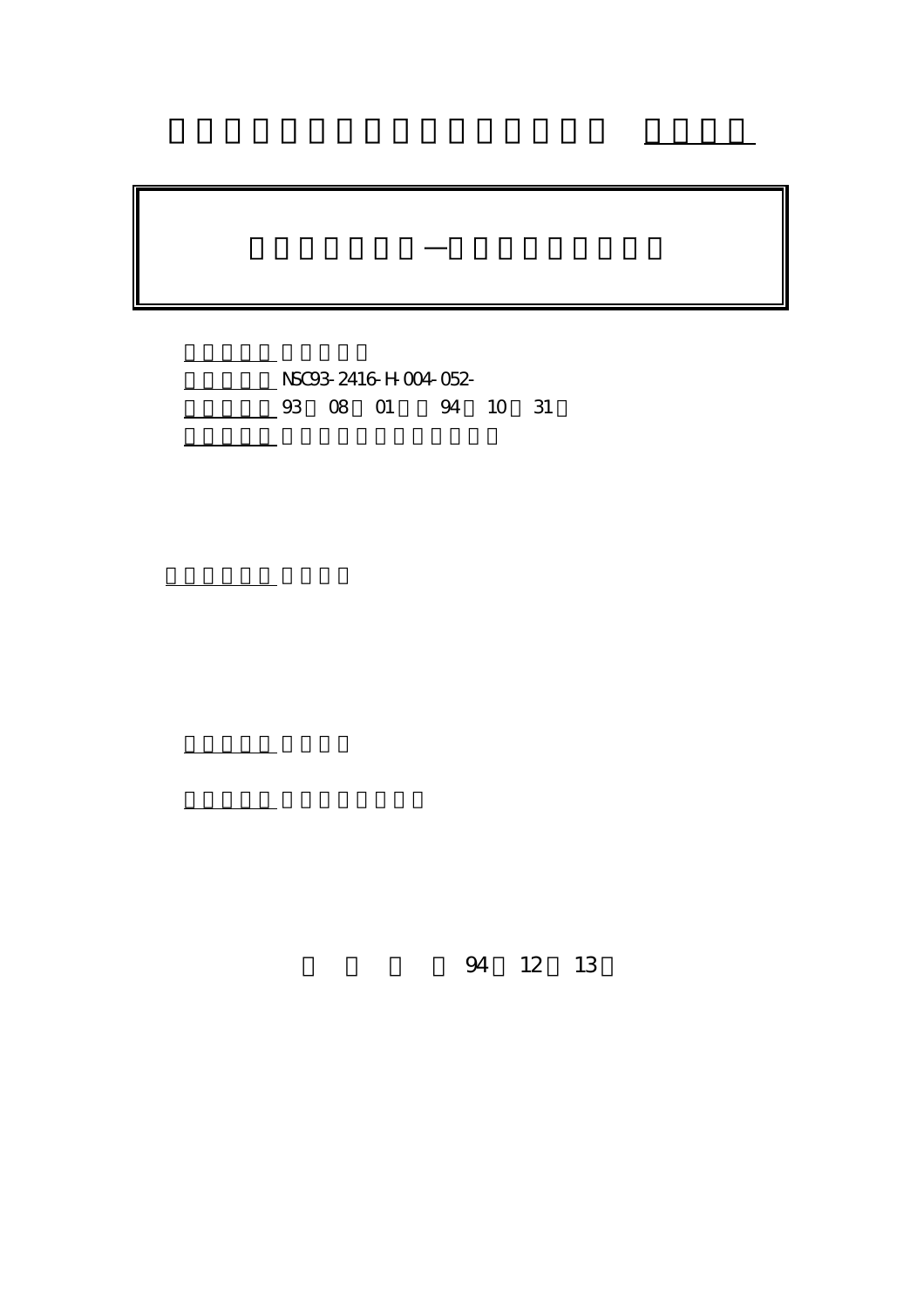# 行政院國家科學委員會補助專題研究計畫 □成果報告 □期中進度報告

## 創業機會之發展—需求與資源整合觀點

計畫類別: ☑ 個別型計畫 □ 整合型計畫 計書編號: NSC 93 - 2416 - H - 004 - 052-執行期間:民國 93年08月01日 起至 95年01月31日止

計畫主持人:司徒達賢

共同主持人:(無)

計畫參與人員:郭國泰、李貴惠(研究助理)

成果報告類型(依經費核定清單規定繳交):図精簡報告 □完整報告

本成果報告包括以下應繳交之附件:

□赴國外出差或研習心得報告一份

□赴大陸地區出差或研習心得報告一份

□出席國際學術會議心得報告及發表之論文各一份

□國際合作研究計畫國外研究報告書一份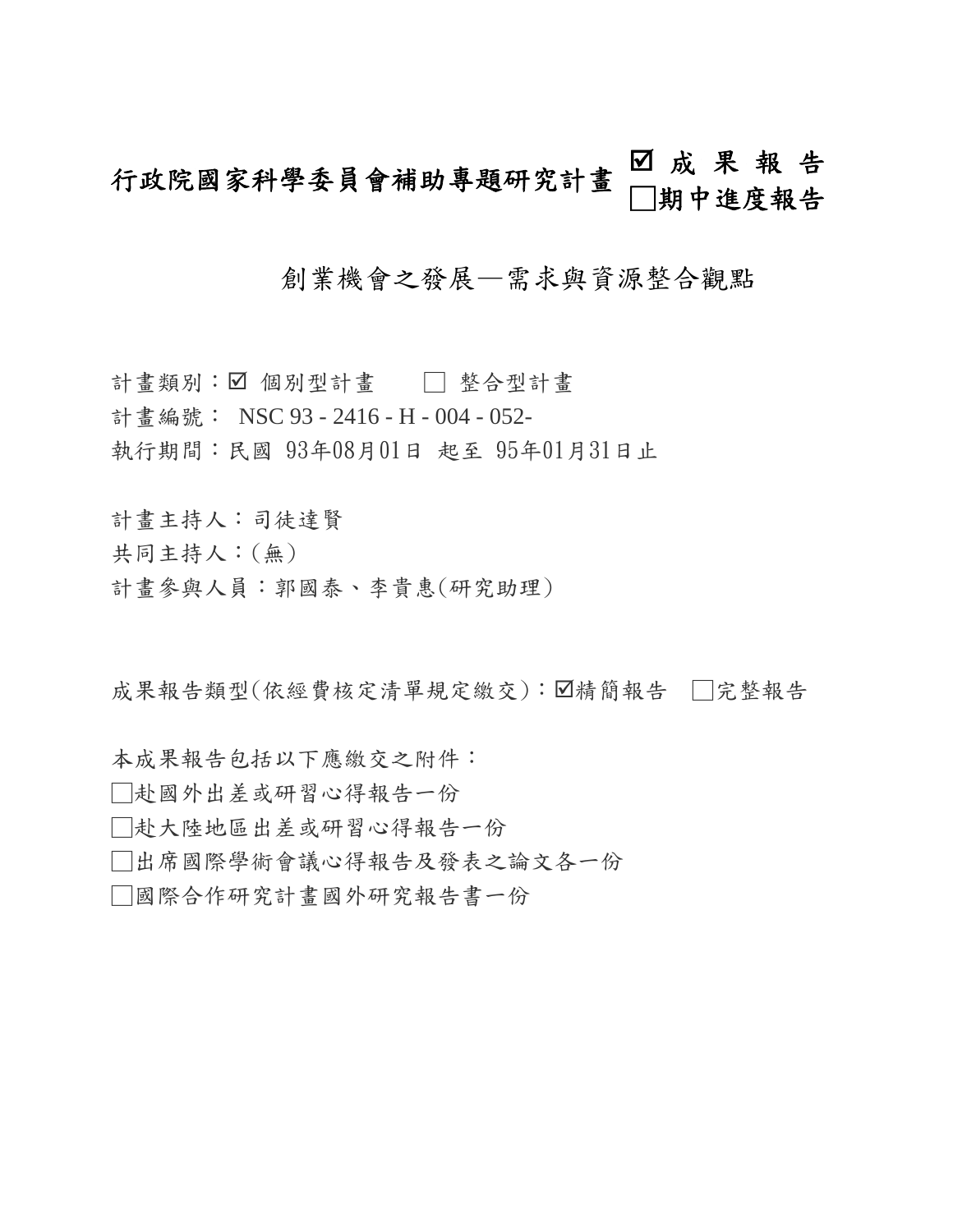## **The Nature of Entrepreneurial Opportunity: Amalgamation of Subjective and Objective Opportunities**

#### **Introduction**

As a field of scholarly inquiry, entrepreneurship has attracted significant attentions among various disciplines. From psychology to economics, scholars conducted numerous researches, mainly in that the entrepreneur and the new organization bring something new to the world, with the potential for transforming the civilization of human being, economically and socially.

Entrepreneurs, from psychologists' perspective, are uncommon individuals who possess unique personalities and motivations, and consequently introduce new products and services to people (e.g. McClelland, 1961; Brockhaus ,1982). Psychologists investigated personal traits and social backgrounds of entrepreneurs thoroughly, believing that these presumably idiosyncratic characteristics were prerequisite to and deterministic of entrepreneurial activities. Such person-centric approach has advanced our understandings on entrepreneurs as individuals, but was criticized in its insufficiencies in explaining how entrepreneurs succeeded in starting a new business or forming a new organization (e.g. Eckhardt & Shane, 2003; Shane, 2000; Shane & Venkataraman, 2000).

In response to such insufficiencies originated from the cross-sectional and static person-centric perspective, scholars advocated an alternative to move the focus away from characteristics of agents to actions of agents. They expected more fruitful insights from studies on the dynamic process of enterprising to understand how entrepreneurs discover, evaluate, and exploit entrepreneurial opportunities (Eckhardt & Shane, 2003; Stevenson & Jarillo, 1990; Venkataraman, 1997), where entrepreneurial opportunities were defined as ". . . situations in which new goods, services, raw materials, markets and organizing methods can be introduced through the formation of new means, ends, or means-ends relationships" (Eckhardt & Shane, 2003), or as "a set of environmental conditions that lead to the introduction of one or more new products or services in the marketplace by an entrepreneur or by an entrepreneurial team through either an existing venture or a newly created one" (Dutta & Crossan, 2005).

Studying entrepreneurial opportunities, researchers have delved into the phenomenon from different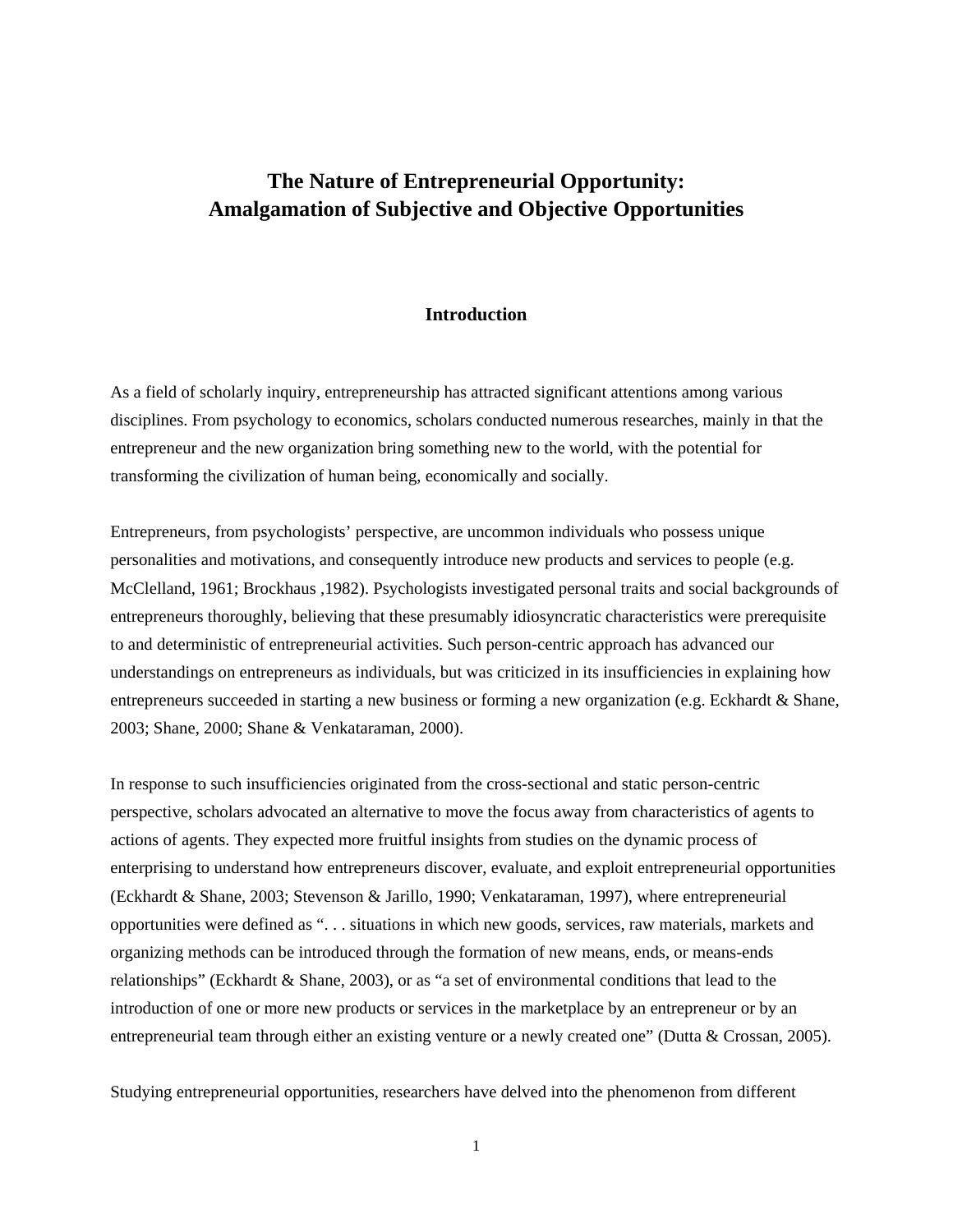angles. Eckhardt and Shane (2003) distinguished Schumpeter (1934) and Kirzner (1973)'s views on sources of opportunities. In Schumpeterian standpoint, exogenous shocks such as changes in technology, regulation, and other factors in the environment generated entrepreneurial opportunities, while in Kirznerian perspective, entrepreneurs capitalized on prior knowledge and experience, or on information asymmetries, and were thus able to "alert" to opportunities which could not be recognized by others.

Such a contrast could also be found in Gartner, Carter, and Hills (2003). Analyzing prior researches on entrepreneurial opportunities, the authors argued that the phenomenon has been studied from two ontologically distinctive perspectives. The first, , predominant among North American researchers, attached mainly to a positivist/realist positions, suggesting that opportunities existed objectively in the environment, waiting to be discovered. The second, more prevalent in the European research tradition, was anchored in the interpretive or social constructionist position, proposing that entrepreneurial opportunities were enacted subjectively by entrepreneurs, rather than discovered.

Although past researches in both traditions have contributed a significant body of knowledge on how entrepreneurs dealt with opportunities, the phenomenon and process is still far from well-understood, especially the relationship between the Schumpeterian/objective opportunities and Kirznerian/subjective opportunities. How do entrepreneurial opportunities arise actually? Do environmental upheavals create objective opportunities, or entrepreneurs, based on their prior knowledge and experience, enact subjective opportunities, or both? Which type of opportunities, in what context, is more salient or vital in the entrepreneurial process? This article aims to extend our understanding on entrepreneurial opportunities by conducting exploratory case studies to examine the process of how objective and subjective opportunities arise, as entrepreneurs act to enterprise, and the relationship between the two types of opportunities.

This article is structured as follows: we begin by highlighting the two distinct streams of researches on entrepreneurial opportunities, and then we illustrate our research method. Narratives on our case companies will be presented next, followed by findings and discussion. Finally, we conclude the article with implications and future research suggestions.

## **The Schumpeterian Objective Opportunities versus the Kirznerian Subjective Opportunities**

Entrepreneurial opportunities have gradually been accepted as the center of entrepreneurship researches. As stated earlier, researches on entrepreneurial opportunities are generally categorized into two streams: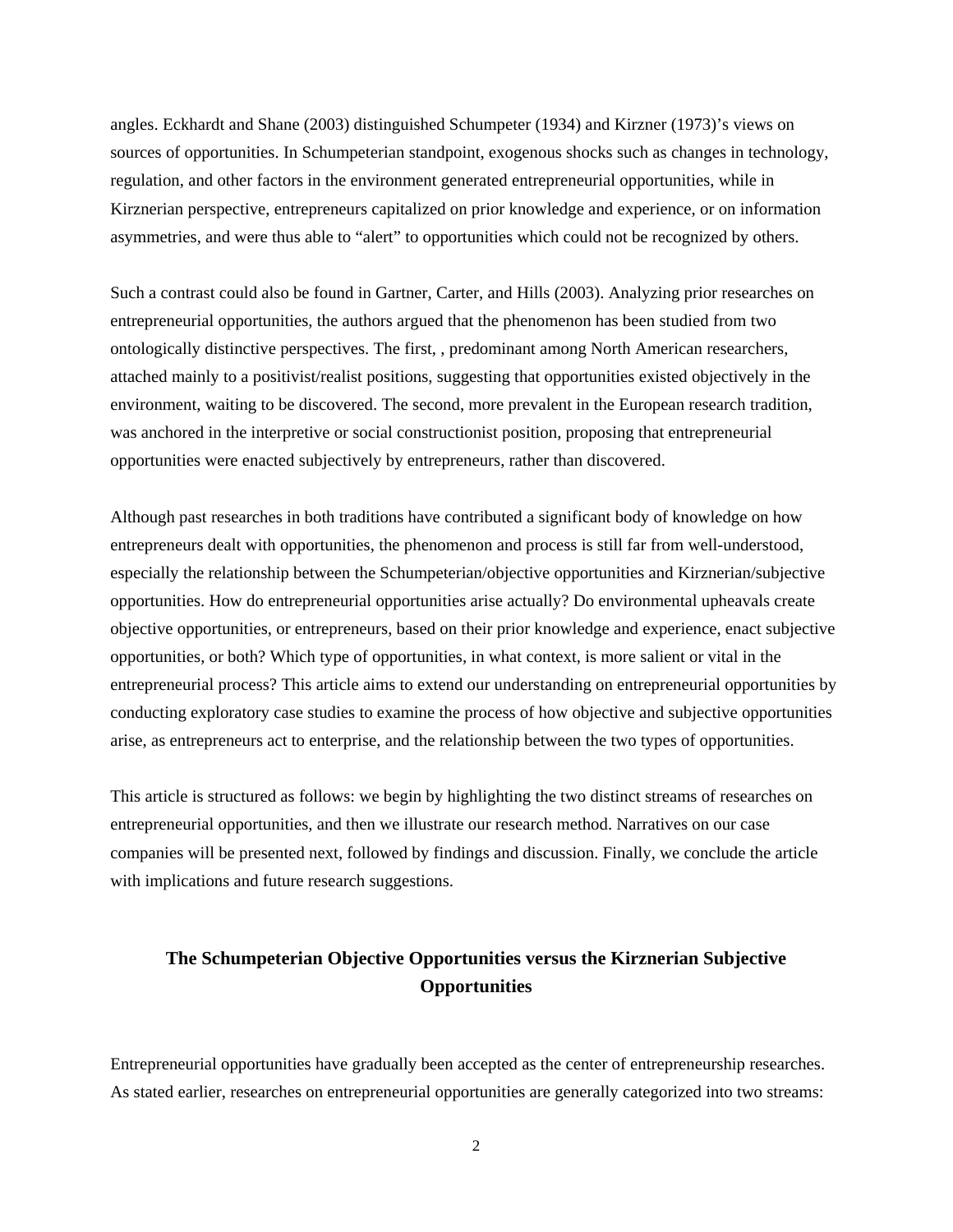the Schumpeterian view focused on opportunities created by exogenous shocks or environmental upheavals, while the Kirznerian perspective centered on idiosyncratic individual characteristics such as alertness, prior knowledge, and information asymmetry (Eckhardt & Shane, 2003; Gartner *et al*, 2003). The distinctions need to be explored in depth and reconciled to shed light on the nature of entrepreneurial opportunities. In the following paragraphs, we examine past development of the two seemingly contrasting research streams, aiming to lay a solid theoretical ground for our case studies.

Schumpeter (1934) introduced the concept that economic development proceeded in cyclic fashion along several time scales. Periods of market efficiency were puntuated by periods of upheaval. He further depicted entrepreneurs as individuals who initiated "creative destructions" to disturb economic equilibrium, and thus facilitated economic growth (Schumpeter, 1942). Changes in technology, regulation, and other factors brought opportunities for entrepreneurs to use resources differently, and consequently introduced new goods or services, brought in new methods of production, opened up new markets, utilized new sources of supply of raw materials, or created certain new organizational forms in the industry (Schumpeter 1934, 1942). Eckhardt and Shane (2003) illustrated several examples of "exogenous shift-based opportunities", including "those spurred by government action, those triggered by demographic changes, and those generated by the creation of new knowledge" (p.341). These opportunities arise due to exogenous shocks in the environment, regardless of individual entrepreneurs.

Kirzner's (1973, 1979, 1997) theory, similar to Schumpeter's, also considered the entrepreneur as the primary human actor regarding entrepreneurial opportunities, and as the driving force of economic growth. However, contrary to the Schumpeterian view of exogenous shocks as the main source of entrepreneurial opportunities and entrepreneurs as individuals who disturb economic equilibrium, Kirzner argued that entrepreneurs, capitalizing on knowledge and information gap, alerted "to possibly newly worthwhile goals and to possibly newly available resources" (Kirzner, 1973, p. 36), and thus equilibrated the economy, which, in Kirzner's market process theory, never reached so-called equilibrium. Kirzner's viewpoint implies that entrepreneurial opportunities are idiosyncratic to the individual; only these who possess adequate knowledge or information can alert to opportunities. Entrepreneurial psychologists, based on the Kirznerian view, further brought cognitive psychology to the study of entrepreneurship, aiming to build the model to explain how entrepreneurs perceive changes in their environment and alerte to opportunities (e.g. Gaglio, 1997; Gaglio & Katz, 2001). For example, Gaglio and Katz (2001) presented a schema of the entrepreneurial alertness process, where alert individuals are found to have a more accurate and veridical perception of the environment (Gaglio  $\&$  Katz, 2001). Other researchers in their studies also found that factors idiosyncratic to individuals, such as prior knowledge (Shane, 2000) and social networks (Singh, Hills, Hybels, & Lumpkin, 1999), did affect the way entrepreneurs identify opportunities.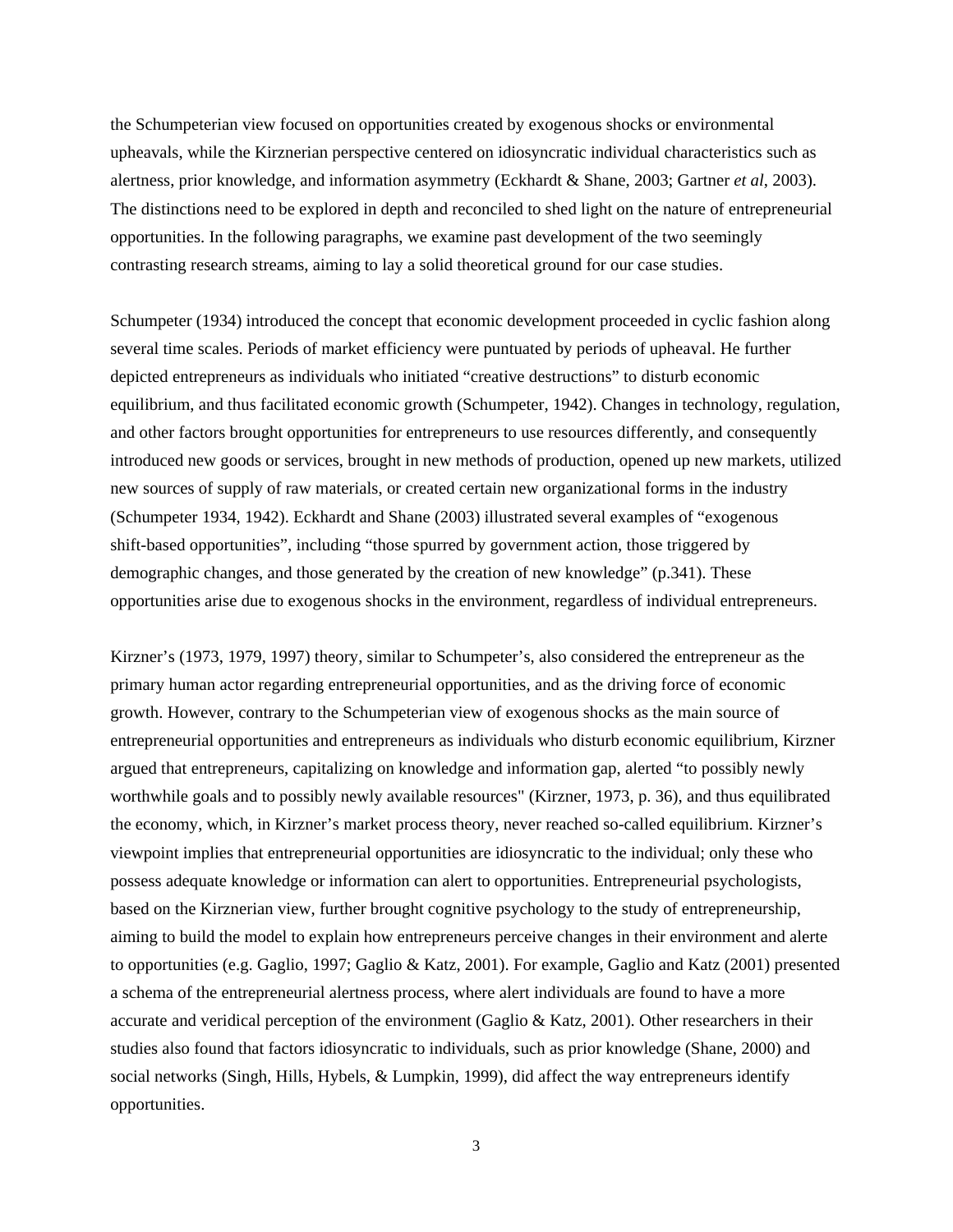In sum, both Schumpeterian and Kirznerian view recognize opportunities' crucial role in entrepreneurial process, but, conversely, they focused on different aspects of opportunities. Schumpeterian scholars emphasized more on the impacts of exogenous shifts in the environment, namely, the "objective opportunities", while Kirznerian scholars stressed the importance of characteristics idiosyncratic to the individual entrepreneurs and the way they identified opportunities, that is, the "subjective opportunities". Evidences from past researches revealed that both types of opportunities, objective and subjective, played substantial roles in the entrepreneurial process. Due to complexity associated with the process, neither could be neglected. To understand the nature of entrepreneurial opportunities, it is, we believe, essential to take both into consideration, and explore their interrelationship. Such a belief drove us to conduct case studies to explore both types of opportunities in depth, simultaneously. We now introduce our research method to indicate how we preceded our case studies.

#### **Research Method**

We adopt exploratory case study (Yin, 1983; Eisenhardt, 1989) in this research. Four reasons explain why we choose this approach. First, exploratory fieldwork is essential in emerging areas of research that lack an extant body of consolidated theories and data (Glaser & Strauss, 1967; Noda & Bower, 1996). Second, qualitative studies are necessary where organizational or entrepreneurial processes are involved. Quantitative measurements are either inappropriate or not preferred in this situation (Gartner & Birley, 2002; Van Maanen, 1979; Yin, 1983). Third, exploring fine-grained processes of how an entrepreneurial opportunity arises requires a level of analysis not available through survey-based researches (Yin, 1983). Finally, the use of exploratory case research enables ideas to be developed for further study (Noda & Bower, 1996).

Six companies were selected for case studies. The firms were chosen through purposeful sampling (Patton, 1990), which is a criterion-based selection method that permits a sample to be constructed fitting a predefined profile. We aim to maximize the richness of information from the cases, and therefore choose the strategy of "intensity sampling", where information-rich cases that "manifest the phenomenon of interest intensely" are selected (Patton, 1990). The six companies were chosen from various of industries, ranging from retailing and high-tech hardware/software to medical equipment. They were formed in different periods of time by founders with diverse profiles, and faced dissimilar social, economic and institutional environment in their founding stage.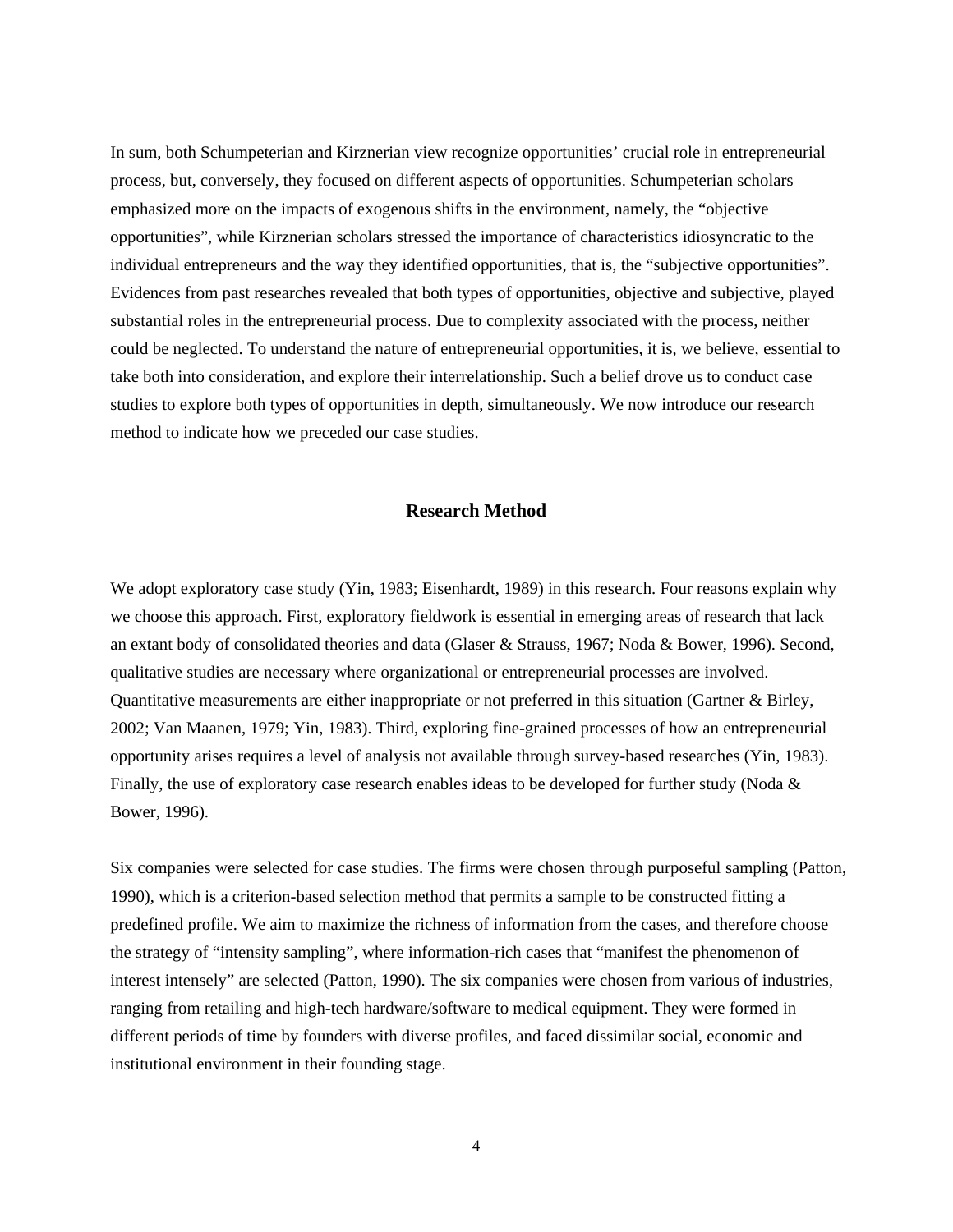To assure our correct understandings of the formation of entrepreneurial opportunities, we broadened our examination of the process to include as more relevant activities as possible. The data required for the study were collected from both in-depth interviews with founders/CEOs/CTOs/managers and publicly available archival sources, including company websites and documents (such as financial reports, annual reports, corporate press releases, public conferences, and magazine or newspaper reports). Follow-up questions and answers were conducted via email communications iteratively. Data analysis relied on a mixture of thick description and pattern matching, of an iterative process and a grounded approach, as suggested by the comparative case study approach (Eisenhardt, 1989). The data obtained from interviews, email and archival sources were triangulated, revealing a high level of consistency (Denzin, 1978; Janesick, 1994).

We divide our presentation of data analysis and discussion of findings into two main parts. In the next section, Case Description, we illustrate the detailed process of how the external environment changed or evolved during the founding stage of each firms, and how the founder(s) acted to identify and seize opportunities. In the section of "Findings and Discussions", we further analyze data to reveal the relationship between objective and subjective opportunities, and endeavor to theorize. Implications for researchers and for practitioners, limitations of the present study and future research suggestions, will also be covered in this section.

#### **Case Description**

#### **RT-Mart**

Founded in September, 1996, by the Ruentex Group, a prestigious conglomerate in Taiwan and China, RT-Mart International Ltd. is currently the second largest discount retail chain store in Taiwan. Annual revenue of RT-Mart reached NTD\$37.5 billion (around US\$ 1.14 billion at the exchange rate of 33) in 2003, and number of stores amounted to 23 in Taiwan and 40 in China in the following year.

The discount retail industry in Taiwan began as Makro, a Dutch chain of self-service wholesale stores (now part of the German-based Metro Group), formed a joint venture with a local partner and started operation in Taiwan in 1989. A French rival, Carrefour, also opened its first store in Taiwan later in the same year. Despite business models of the two companies were not exactly the same, both were brand now to Taiwan. Their self-serving, volume-discount, wholesaling, and one-stop-shopping nature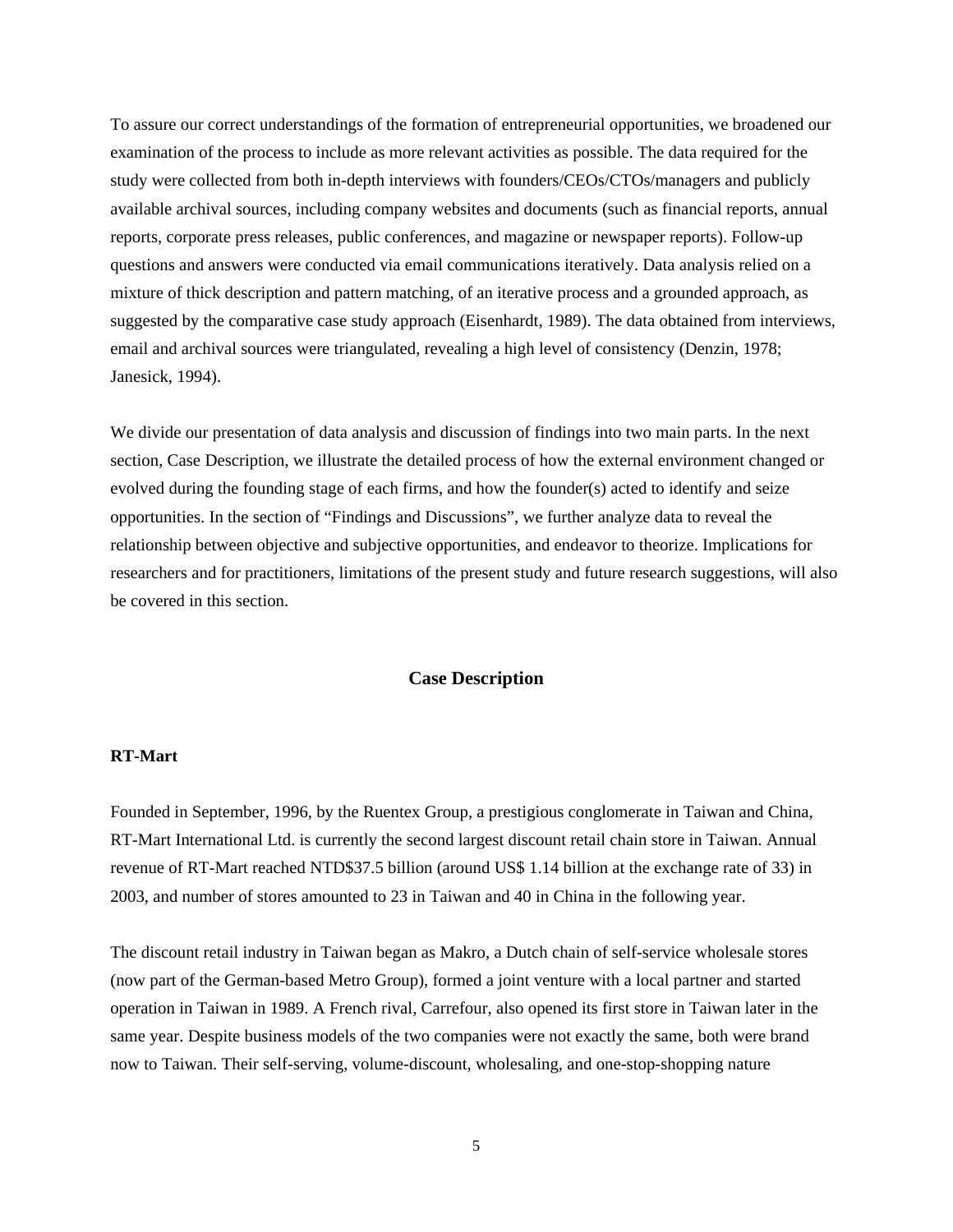inaugurated a new era of the retail industry in Taiwan. The two companies led the discount retail market in Taiwan since, with Carrefour ranked number one and Makro number two.

However, for such a highly densely populated country as Taiwan (ranked the ninth in the world), it was extremely difficult to acquire lands for operations of big stores, especially those with huge space for warehousing and extensive parking lots. With very limited choices, the two pioneers operated mostly either in the industrial districts or in the resedential areas, where commercial activities were leagally banned, and were thus fined repetitively by the government. Some of their stored were even forced to be shut down.

In 1992, the Ruentex Group started to conduct pilot studies on retailing, which had not been included in its business portfolio. Its land development and construction arm even planned to work with a Japanese partner to open a big discount retail store in the ground floor of a newly constructed multi-functional building in the outskirt of Taipei, the capital city of Taiwan. However, lacking of necessary expertise and perceiving high risks due to government regulations, Ruentex Group temporarily put its retailing business plan on hold. The already renovated store was then rent to Carrefour, and later ironically turned to be a cash cow for the rival.

Not until November, 1994 did the government alter the regulation on land use. A new law was passed to allow large retailing stores and supermarkets to operate in certain pre-authorized industrial-commercial complexes. Retailers could also apply for alternation of land use in the industrial districts if they had already operated there. The deregulation provided a favorable institutional environment for potential retailers, relieving the previously major concern of land acquisition.

The Ruentex Group did not start their retailing business right away after the deregulation, though. Deregulation indeed resolved the issue of land acquisition, while the long process of application made the conglomerate hesitate to penetrate the market immediately. They conducted more researches on the retail industry, finding that lifestyle in Taiwan changed rapidly during that period of time: percentage of working women increased dramatically, ownership of car per household also increased from 24.9% in 1989 to 45.5%, 48%, 51.2% in 1994, 1995, and 1996 respectively. It was confirmed that demographic changes in Taiwan presented good opportunities for the discount retail business. The legal process gradually improved in the year of 1995, and the group filed its applications for setup of retail stores. Experts in retailing were also recruited, though there had not been many in Taiwan then.

RT-Mart was officially founded in September, 1996, without initial capital of NTD\$ 1 billion (around USD\$ 30.3 million), of which 40% came from the textile wing of the Ruentex Group, another 40% from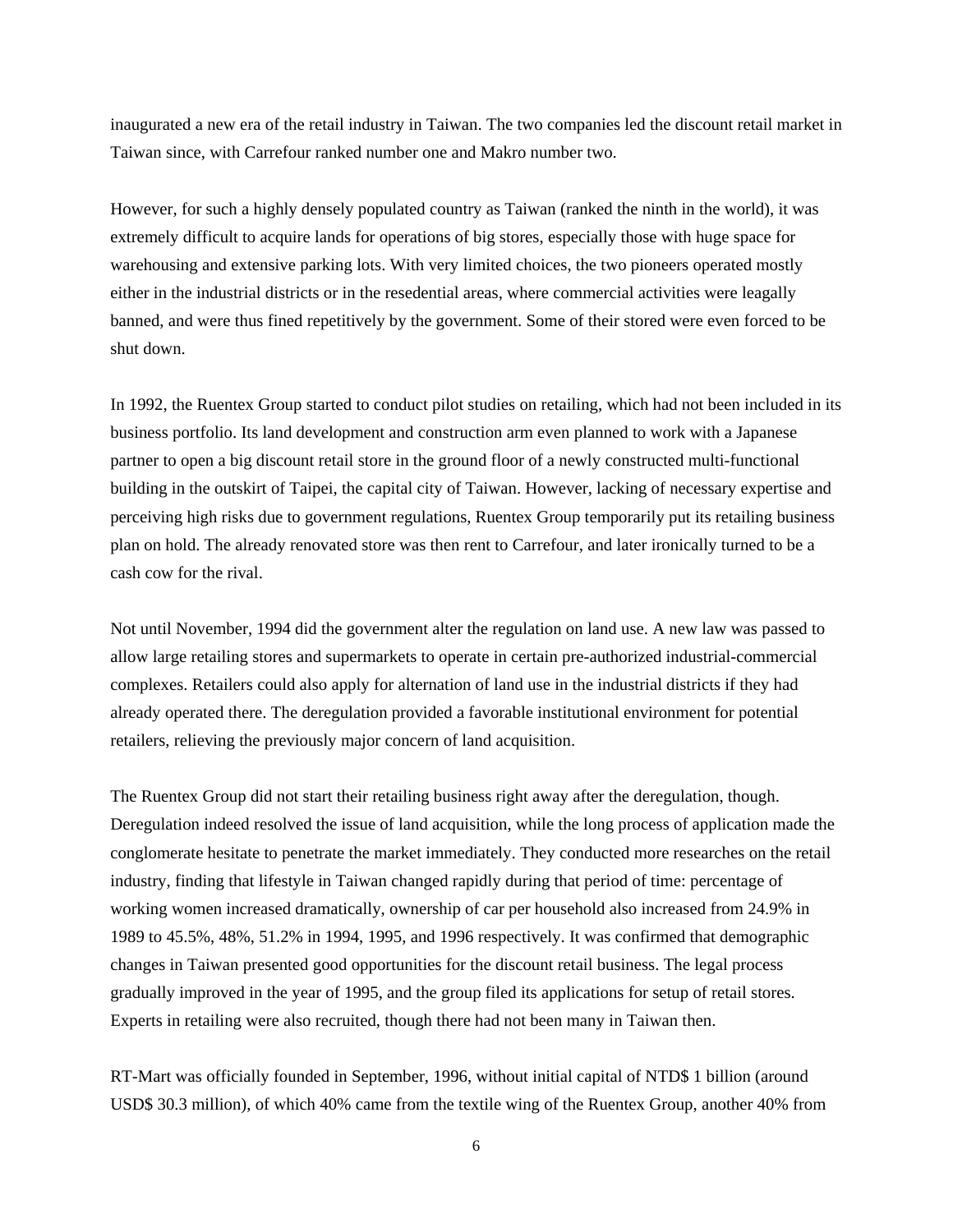the construction arm of the group, and the remaining 20% from Dr. Yin, Yang-Liang, the group chairman. The first store was opened in March, 1997; two additional stored was opened via equity exchange with a small local retailer later in this year, and expanded their operation. The management team did not have abundant experiences in retailing, but they learned by doing, and accumulated sufficient know-how soon. They adjusted traditional supermarket business model to include grocery as part of their product mix, aiming to attract working women, who did not have much time to do grocery.

In the next year, RT-Mart further acquired three more stores from another small local retailer, turning them into bigger discount supermarkets. Fast expansion and right business model brought RT-Mart to surpass Makro and become the second largest chain of discount retail stores in 1999. The company also commenced its operation in China in 2000, and continued to prosper.

#### **Advanced Analog Technology**

Founded in March, 1999 by Dr. Liu, Shou-Tsung, Advanced Analog Technology Incorporated (AAT) specialized in the development of analog semiconductor products, such as power management integrated circuit (IC), used in LCD displays, cellular phones, and consumer electronics such as digital cameras and mp3 players. Annual revenue of 2004 reached NTD\$326 million (around USD\$9.9 million).

After receiving his PhD degree in electrical engineering from University of California at Irvine, Dr. Liu has been working for companies like Rockwell and Motorola, accumulating over 22 years of experience in the semiconductor industry before he founded AAT in 1999. His prior experience equipped him with thorough understanding of the industry, especially in the field analog semiconductors, in which power management account for an important part.

Traditionally, large chipmakers in the semiconductor industry, such as Intel, Texas Instrument, Rockwell, and Motorola, produced chips from scratch on their own. The value chain was long, comprising of designing, manufacturing (more often known as "foundry" or "fabrication" now), testing, assembling, and packaging. The 1980s saw the beginning of a trend toward outsourcing semiconductor manufacturing operations. Two key activities of IC development, the electronic design process, and the manufacturing (fabrication) of physical devices, were gradually seperated. Some companies began choosing to focus their energies on designing novel chips, while relying on contract manufacturers, or foundry partners, to produce the physical product. Since they do not own or operate semiconductor fabrication facilities (or "fabs"), these chip companies are often called "fabless."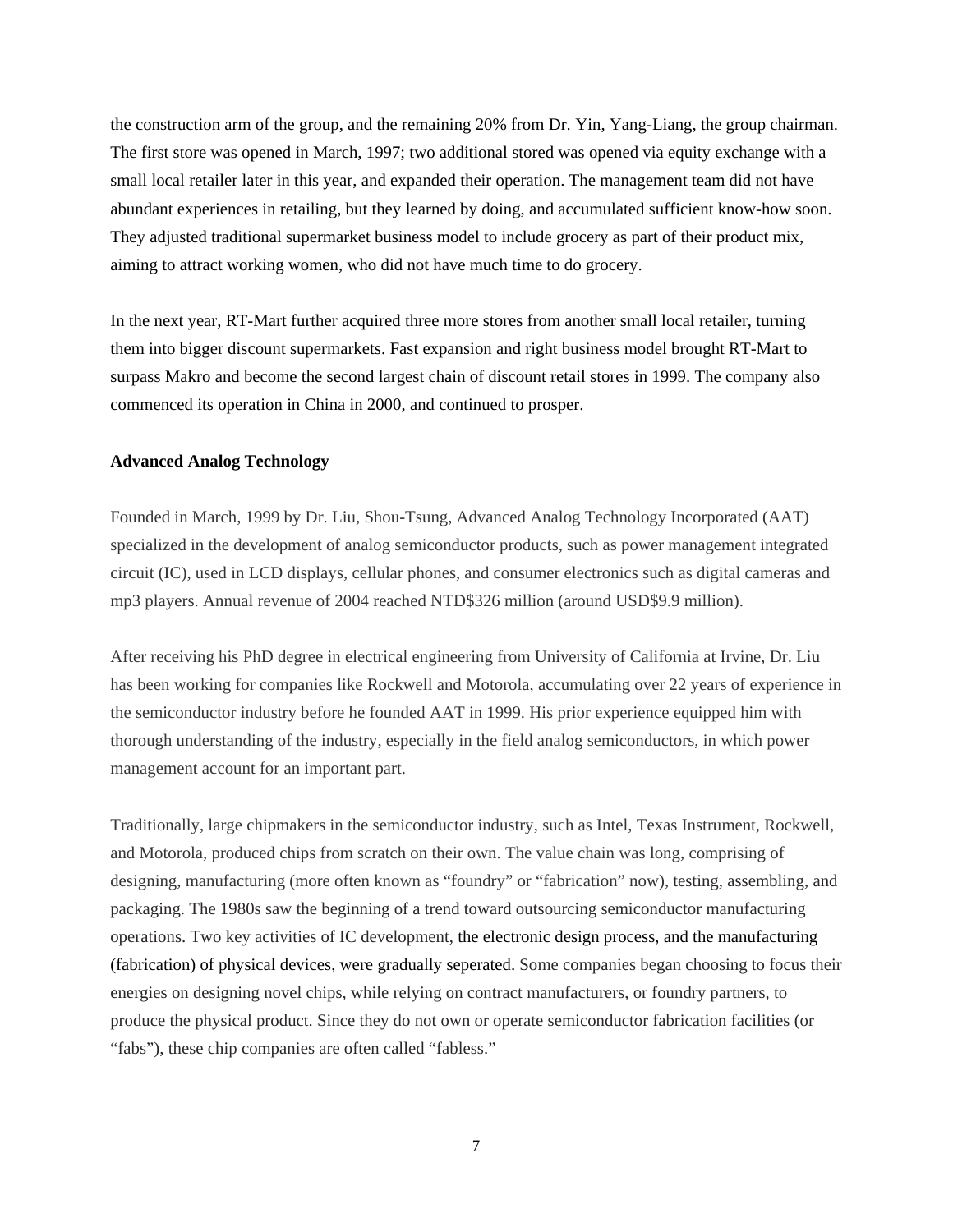Initially, designers from the fables submit their designs, piggy-backing on manufacturing lots of large commercial semiconductor manufacturers. However, running a business around this model was difficult. These large semiconductor manufacturers sold production capacity on a surplus basis, as a secondary business activity. As every manufacturer had its own internal production-commitments to fulfill, the external fabless customer could not expect a stable, guaranteed capacity source. The situation did not change until Taiwan Semiconductor Manufacturing Co. Ltd. (TSMC) pioneered the dedicated foundry business model.

TSMC was founded in 1987 as the world's first dedicated merchant foundry. The dedicated foundry business model offerred several key advantages to its customers: First, it did not sell finished IC-products into the suppply channel, thus a dedicated-foundry would never compete with its fabless customers. The common concern for the fabless was resolved. Second, the dedicated foundry could scale production-capacity to a customer's needs. TSMC offerred low-quantity shuttle-services in addition to full production-lines. Finally, the dedicated foundry offerrd a "COT-flow" (customer owned tooling), which allowed the fabless customer to completely control over the design-process, from concept to mask-ready status. Te dedicated foundary business model flourish the fabless firms, and even chipmakers that own fabs (often called integrated device manufacturers, or IDMs) increasingly depended on foundries to ease some the burdens of manufacturing. Many major semiconductor manufacturers were turning to foundries for chip production. For example, STMicroelectronics, the world's ninth biggest semiconductor company in 1999, indicated a goal of outsourcing about 20% of its total fabrication operations.

Success of TSMC stimulated the development of foundries in the Asia/Pacific region and Japan. Both Japanese and Taiwanese government created special areas, known as "science cities" or "industrial and science based parks", which were designed to attract high-tech plants, including dedicated foundries and plants for back-end operations, sometimes known as test, assembly, and packaging (TAP) operations. Indispensable services for the fabless firms were all available in these science cities; sometimes even major customers were located in the same area. In addition, the foundries continued to rapidly expand their production capacities, accompanied by the imbalance of supply and demand in the semiconductor industry, leading to a cyclical pattern of capacity utilization. In the period of low capacity utilization, fabless firms have very strong bargaining power against dedicated foundries. The year of 1999 happened to be a good year for the fabless firms.

Dr. Liu perceived the favorable industrial environment, and, based on his past experience in the semiconductors industry, the huge potential for power management ICs due to the flourishing variety of devices such as cellular phones and personal digital assistants (PDAs), decided to found AAT in Taiwan, where foundries and other semiconductor manufacturing services were abundant. The first product of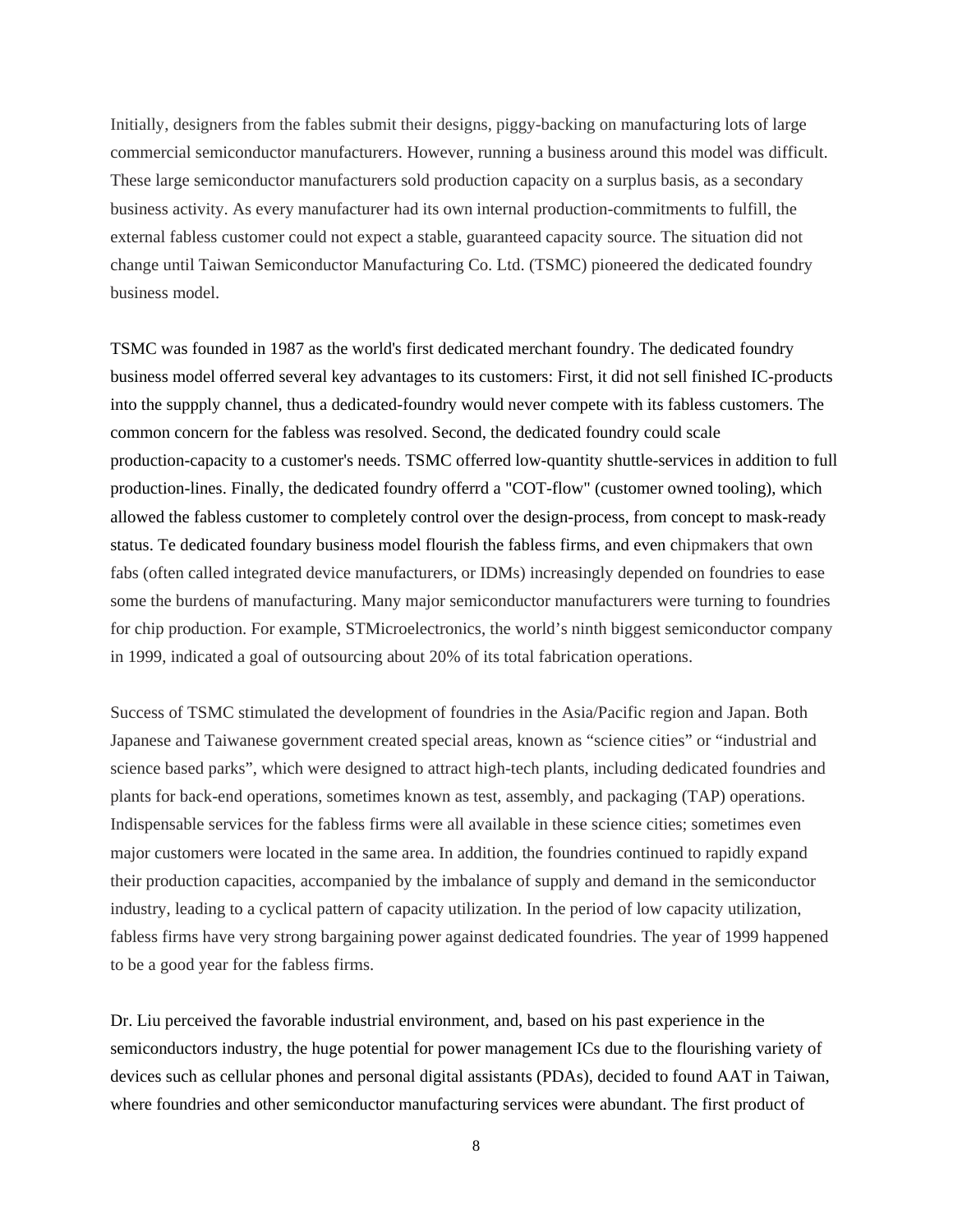AAT was a switching power supervisor, which was moderately successful after its launch. In the year of 2000, Dr. Liu observed the thriving of LCD display industry in Taiwan, and determined to change the company's focus to the development of power management ICs for LCD displays. The first product was launched in 2001 and became the first IC made by local firms in Taiwan. The product's good quality and reasonable price very soon attracted AU Optronics Corporation, the biggest LCD display vendors in Taiwan, to adopt, and soon built up the company's reputation as a specialist of power management for LCD displays. The company continued to grow fast and prosper, and went public in 2004.

#### **CWeb Technology**

In 1999, Dr. Jang, Roger Jyh-Shing, a UC Berkeley PhD in electronic engineering and his wife, Ms. Huang, Sue co-founded CWeb Technology in the Incubation Center of National Tsing Hua University (NTHU) in Taiwan. Before establishing the company, Dr. Jang was a faculty member in the Department of Computer Science in NTHU, and, at the same time, led the Multimedia Information Retrieval (MIR) Laboratory in the Department. Much of the Lab's activity centered on melody recognition algorithms.

Melody recognition algorithms allow a user to "query by humming". The engine records the singing and analyzes its melodic and rhythmic characters. Both attributes are to be compared with known melodies, and further used for a database lookup. If someone wants to look for a song or musical item, he simply sings a melody, and the melody recognition engine will respond to his whistling, singing or humming, delivering the requested song to him. The user does not need to know other information, such as name or lyrics of the song. The technology is also "singer independent"—any users' humming can be recognized, regardless of their voice. Unlike some speech recognition technologies, melody recognition developed by the Lab does not require users to repetitively "train" the system to adapt. Neither does it call for users' intentional break-ups of humming into discrete excerpts of melodies. Singing naturally and continuously is acceptable.

Such as powerful algorithm could be applied to numerous musical searches, such as the query service for a musical library. Dr. Jang and Ms. Huang creatively chose a unique way to apply the technology—karaoke. Karaoke is a form of entertainment where recorded music accompanies an amateur singer. The music is typically of a well-known song in which the voice of the original singer is absent or highly reduced in volume. Lyrics are usually also displayed, sometimes including scenic views or good-looking guys and gals with the music, to help with the sing-along. Karaoke has been a popular form of entertainment in Japan since at least the 1980s, and has since spread to other parts of Asia and the world, including Taiwan.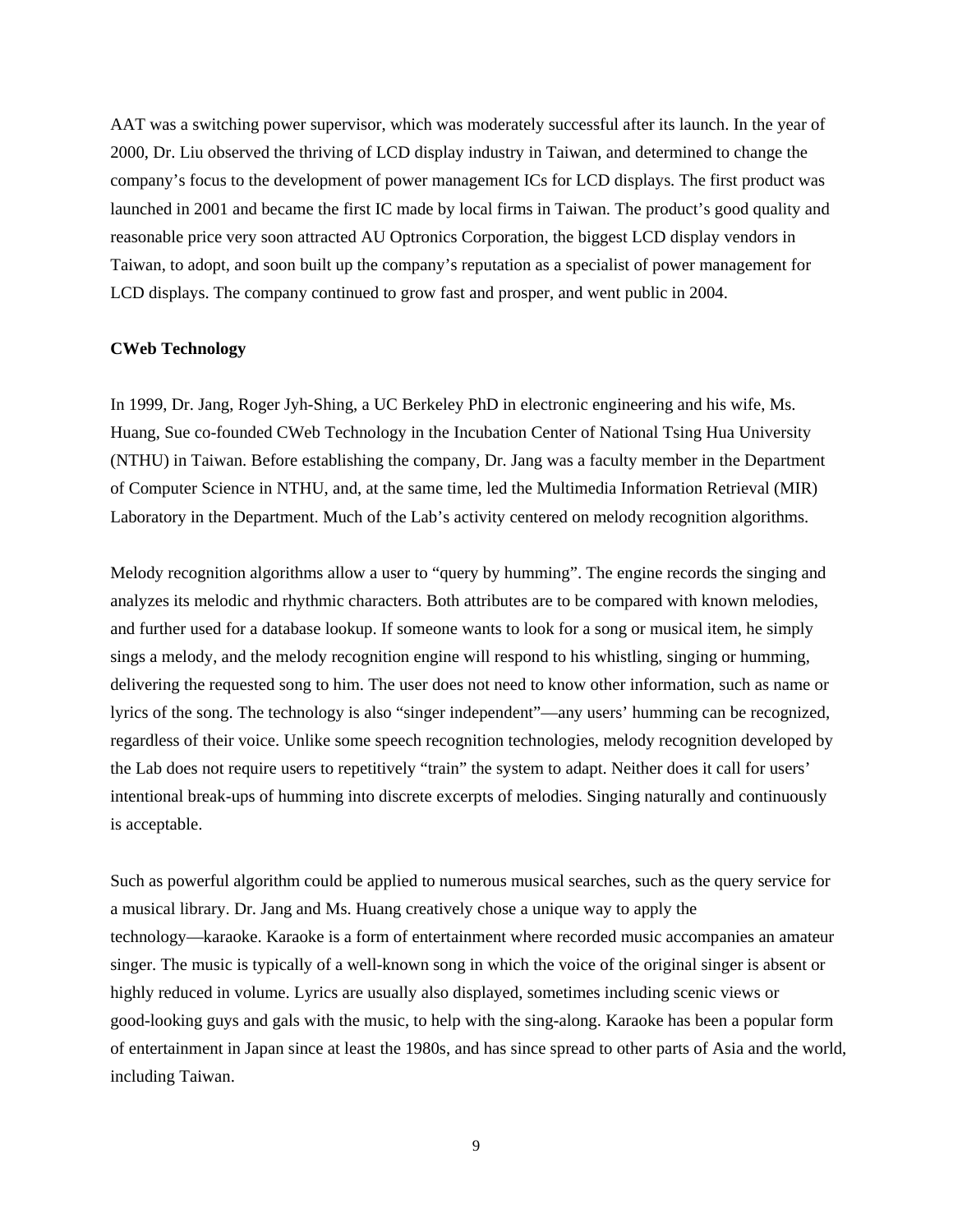In Taiwan, singing is a pastime for all generations. Since Karaoke's origination 20 years ago, Taiwan has also picked up on the craze. Karaoke very soon became extremely popular, and transformed to a new form—KTV, or Karaoke Television. KTV is a variation of Karaoke; instead of singing on a stage in front of friends and some random people, KTV is done in the customers' own rooms so there is more privacy if they feel uncomfortable to sing in public. The market of KTV has been growing fast in Taiwan in late 1990s, reaching a significant size of NTD\$18.2 billion (around US\$551.5 million) in 2001, and became the biggest segment in the recreational services industry in Taiwan (Directorate General of Budget, Accounting and Statistics, 2001).

Perceiving the huge potential of the karaoke/KTV market in Taiwan, Dr. Jang and Ms. Huang started to apply the melody recognition algorithm to develop Karaoke software, a PC (personal computer) based solution to "turn the PC into a karaoke machine". The software helped users search for songs on their own computer by humming, and they could then sing along. The product was launched in May, 2000. Unfortunately, the product was never a hit. CWeb Technology's founders did not give up right away; the kept looking for other opportunities to improve their product. As a well-trained and certified network management engineer, Ms. Huang's soon identified the Internet as a platform for online karaoke, and pooled necessary resources to build up an online karaoke web site, where users could search for songs online, sing along and be graded based on similarity of the user's singing to the original performer's, record the singing and share it online with specified users.

CWeb spent a fortune to license popular songs legally, avoiding possible legal disputes with the recording industry, as in the case of Napster. Users paid for initial membership fees and purchased a software pack with credits online or at convenience stores, installed the software and activated the credits, and they could enter CWeb Technology's online karaoke lounge to sing. Once the credits were used up, users could buy more online or at shops. Various services and activities such as forum, entertainment news, singing competition, etc. were later added to the web site, and gradually turned the site into an entertainment center, where users could meet or even date new people. Members accumulated very soon—active members reached 32 thousand within one year.

The founders kept looking for new opportunities. Introduced by Dr. Chang's high school classmates, some IC designers, whose products were used in consumer electronics, started to work with CWeb Technology. Dr. Chang and Ms. Huang licensed their intellectual property to the IC designers, who then embedded the melody recognition algorithm in chips for further use in toys. The first toy product "Bingo the Beagle Plush Sing-A-Long" was launched in the fourth quarter of 2003, and marketed by Manley, a major US toy company. The plush toy recognized kids' humming and sings along with them. Success of the toy attracted quite a few venture capitalists attentions, and revealed their interests in funding CWeb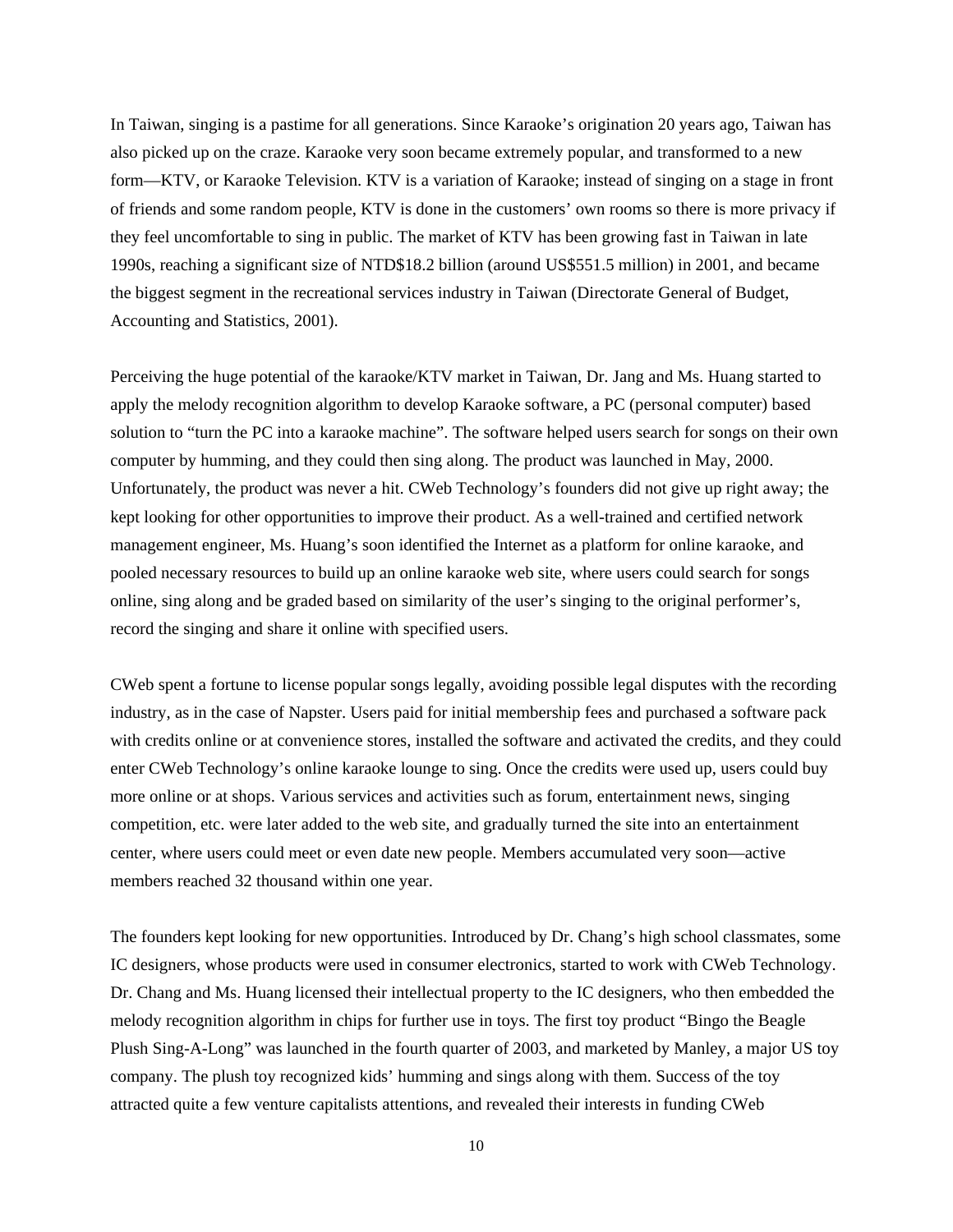Technology. The company is currently in the second-round of fund raising, and considers establishing another new company to dedicate in intellectual property licensing on their melody recognition algorithm.

#### **Syntech Information**

Syntech Information, founded in 1988, designs, manufactures, and markets bar code scanner products and systems worldwide. The majority of the company's products are marketed under its own brand name, CipherLab. The company's customer base is a diversified, well-established roster of major enterprises, including Compaq, Fiat and Bayer. Syntech's annual revenue in 2004 was NTD\$ 1.1 billion (around USD\$ 33.3 million). The company is listed on the Taiwan OCT market.

In 1988, seven National Tsinghua University alumni founded the company. These old classmates have started their researches on bar code while in college, and consequently accumulated adequate knowledge in the field of bar code. During the research process, they collaborate with several key persons in the bar code business in Taiwan, and established and maintained good relationships with them.

When they graduated, they entered the same company. This was the first company to sell bar code technology in Taiwan. After few years, they left the company one by one and built their own company, SYNTECH. Because they had long been familiar with the sales manager of their former company and the sales manager knew their capabilities, the sales manager usually introduced customers to them. In the first stage of their business, all of their customers came from this previous network relationship. There were already some famous competitors like UNITECH, which was an agency of a foreign bar code company, when SYNTECH entered bar code market. UNITECH found high gross margins of profit of bar code products. It tried to develop products by revising suppliers' products. However, instead of revising, SYNTECH developed its own products which meant the products were unique in the world. It became the first company had capability to develop barcode in Taiwan.

Thus, because it was a late mover in the bar code market and the products SYNTECH designed were not good in the beginning. The products were always in great demand because of uniqueness. Many customers had great confidence in SYNTECH and asking SYNTECH to keep developing other products like LCD. SYNTECH developed LCD with a better quality than other companies. This again proved SYNTECH had better skills than its competitors.

Performing well in Taiwan, SYNTECH decided to push their products into foreign markets. At that time, Australian agencies had a common bad image about Taiwan firms because they thought the firms from Taiwan were always bad in accountability. SYNTECH found the opportunity and started to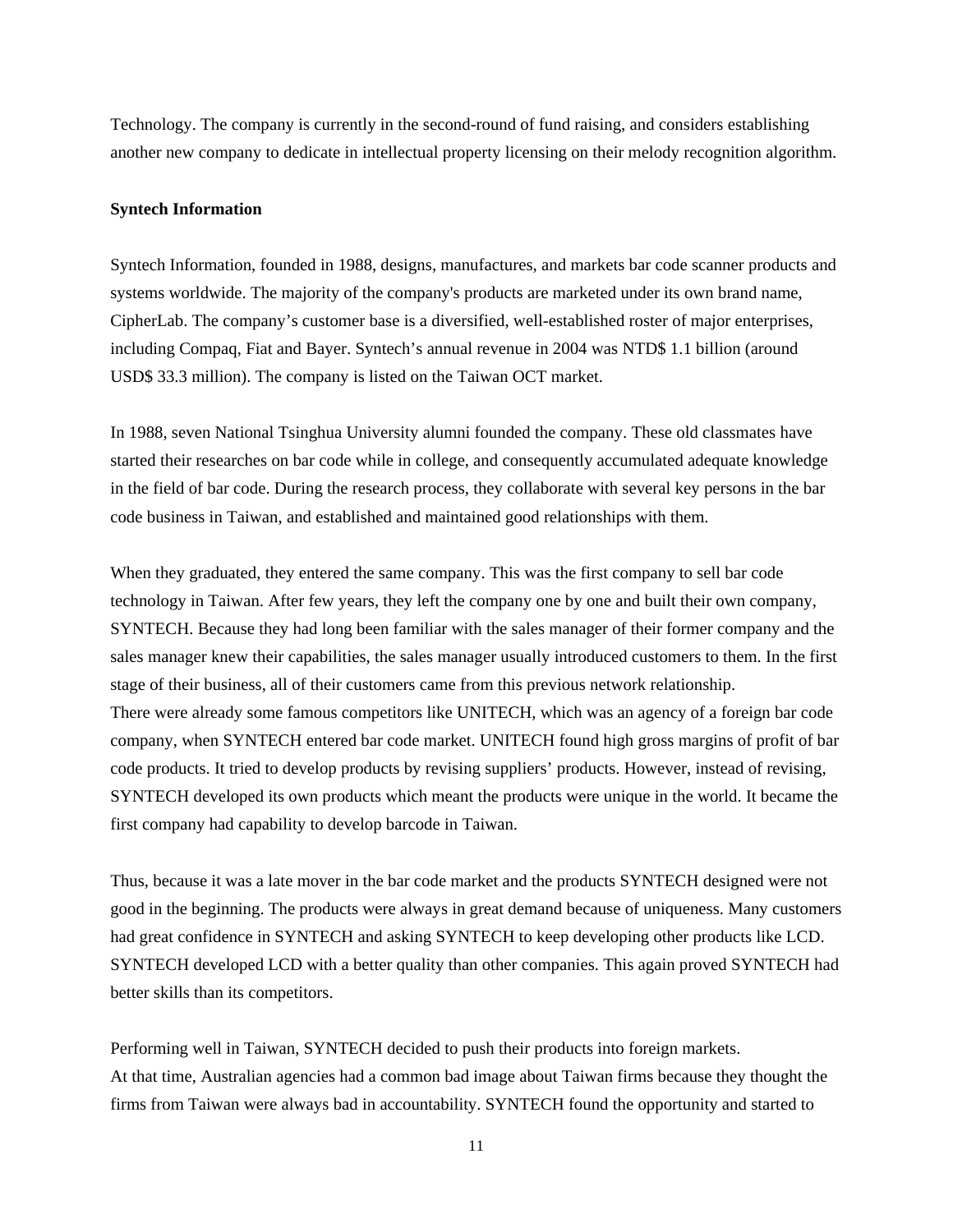communicate with and persuade Australian agencies that SYNTECH would always satisfy agencies' needs. Because SYNTECH had good accountability, it got agencies' trust and expanded into the Australian market within a year.

In conclusion, the opportunities seemed everywhere when these founders founded SYNTECH because there were few people who had advanced skills in Taiwan. However, only people had the skills could hold the opportunity. Namely, it was a subjective opportunity resulting from the founders' capabilities and network resources. We could see the founders in the case had built good network relationship when they even were college students and freshman in the society so that they could get many orders during the first few years. New enterprises usually failed due to low sales volume, SYNTECH founded.

Although other competitors like UNITECH also recognized the high gross margin of bar code market, they could not hold the opportunity effectively. They did not had capabilities like SYNTECH's founders who graduated from National TSINGHUA University, a leading university in technology field in Taiwan. Another reason for the success of SYNTECH was its accountability to cooperate with foreign agencies so it got the agencies' trust. It showed the importance of the complementary firms for the success of starting a firm.

#### **Portwell**

Founded in 1993 by three PC industry veterans with initial capital of NTD\$ 5 million (around USD\$152 thousand at the exchange rate of 33), Portwell dedicated itself to design and production of industrial computers. The company provides a full range of industrial personal computer (IPC) products for use in the telecommunication, medical electronics, industrial automation, and information security industries. The company filed its IPO in the Taipei Stock Exchange OTC market in 2001, with 265 employees and 2004 annual revenue of NTD\$ 1.889 billion (around US\$ 57.2 million at the exchange rate of 33).

Before establishing Portwell, the three founders were working at the modem division and later IPC division of MiTAC, a major Taiwanese computer manufacturer. Productions of IPC products were very different from those of standard PCs. Orders of IPC products usually came in very small quantities but in a large variety, compared with standard PCs, and sometimes required considerable customizations. With frequent conflicts encountered in capacity allocation in production lines, and insignificant portion of revenue accounted for the whole company, the IPC division was never a focus in manufacturing companies such as MiTAC, which produced standard products in large quantities. In 1993, two founders of Portwell, Mr. Chang, Ling-Hung and Mr. Chang, Ray-chang, decided to leave MiTAC to pursue their entrepreneurial career life, and thus founded the company.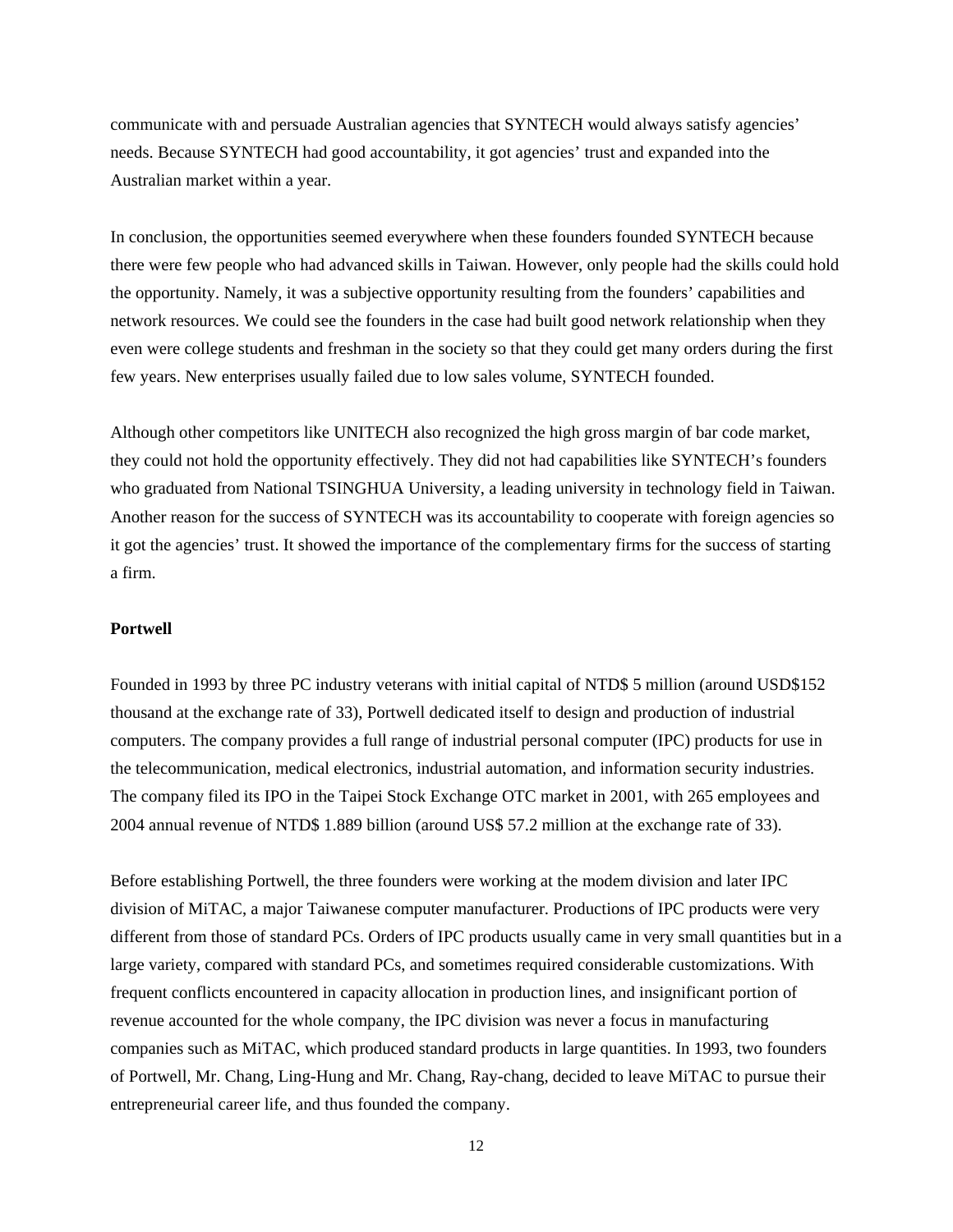At the very beginning, the two founders, based on their experience in MiTAC's modem division earlier, considered the modem market very lucrative, and hence led Portwell to developed and sell modems to overseas customers. Unfortunately, the technologies used in modem had been highly matured, and the market was seriously commoditized, making it virtually impossible to differentiate. As a small startup, Portwell was unable to compete with well-established incumbents, who had been enjoying the benefits from economy of scale. Continuous losses forced the two founders to give up production of modems, transformed the company to a distributor of modems.

For a certain period, Portwell sustained itself by sourcing modem products from Taiwan and selling them to overseas customers. The two founders' experience in MiTAC's IPC division again inspired them to incorporate IPC, starting from the third quarter of 1994, as part of their product mix. Success of the sales of IPC products encouraged the two founders to expand the company's IPC business; they invited Mr. Chen, Chi-chung, a previous subordinate of Mr. Chang, Ling-Hung in MiTAC, to join Portwell in early 1995. The three entrepreneurs then chose to focus on IPC business by developing and producing their own IPC products, and exit from the modem market.

In 1995, the main stream IPC market was still dominated by Intel 486 CPU. Intel launched the first Pentium CPU in 1993, which gained popularity among standard PCs very shortly. But the IPC market did not pick up as soon. Requirements of computing power in traditional industrial applications, such as automation and industrial control systems, were not so high as the consumer and commercial market. At that time, Intel 486 CPU was powerful enough for IPCs. Existing IPC customers did not reveal any needs or even interests in new products with more powerful CPUs. The three entrepreneurs therefore encountered a tough decision to make: to go for Intel's 486 CPU or Pentium CPU? If they chose 486, keen competition would be inevitable because there had been numerous competitors with outstanding products in the market. However, the market for Pentium-based IPCs simply did not exist. It was extremely risky to launch such a new product.

The failure experience of the modem business made the entrepreneurs hesitate to pick Intel 486 CPU. They expected to face the same situation as in their modem business earlier. Seeing no competition yet in the market then, they finally chose to adopt Intel Pentium CPU for their first IPC product. Product developers were recruited shortly, and the basic product was born soon in October, 1995, around four months after the initial development. Two months later, an enhanced model was introduced, followed by another advanced model with dual CPUs launched in February, 1996.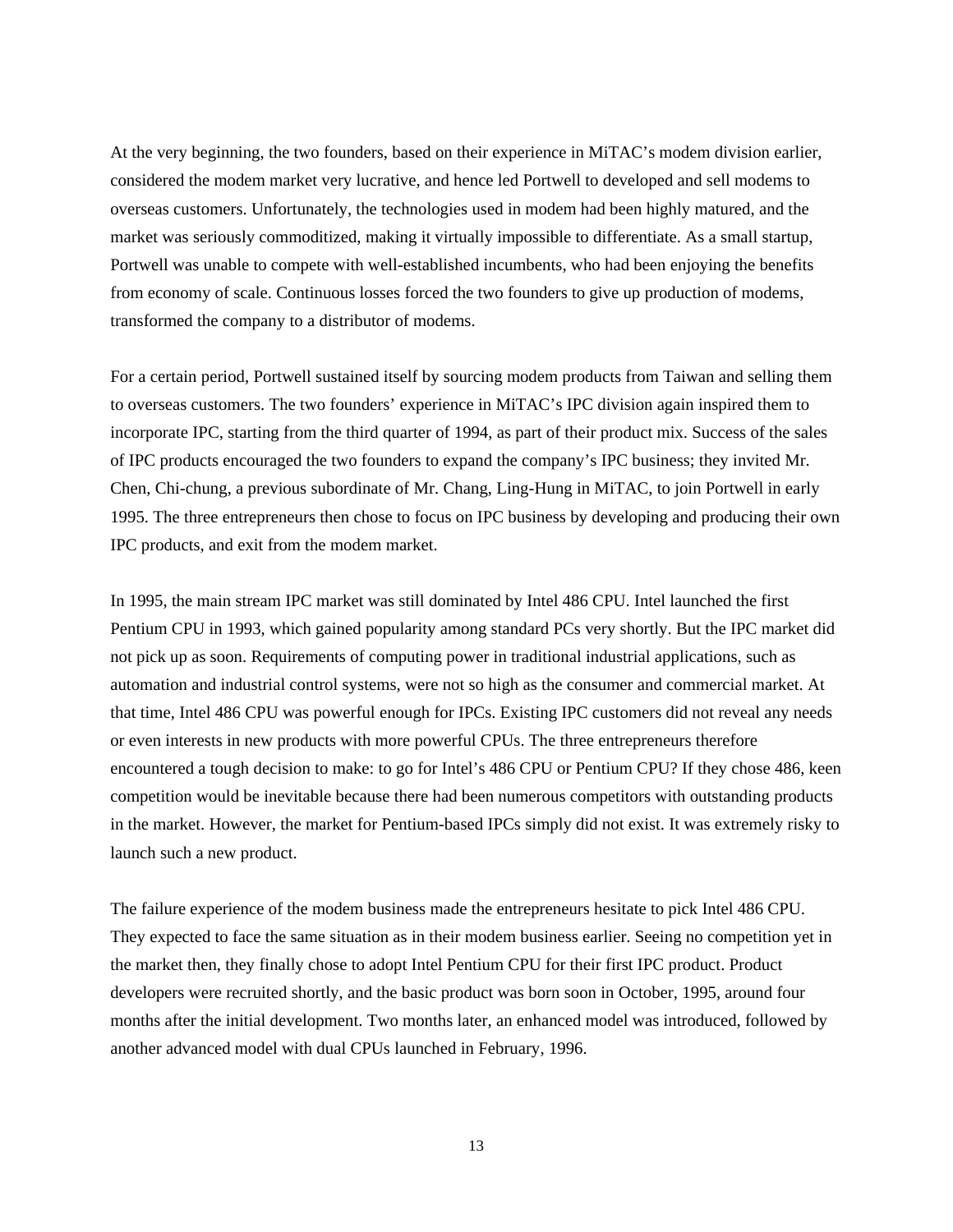Established competitors such as Advantech, the biggest IPC vendor in Taiwan, had different view toward Intel Pentium-based IPCs. They thought IPC market was limited to applications of automation and industrial control systems, which did not require high CPU performance. Intel 486 CPU was powerful enough to handle all these applications. In addition, these companies emphasized more on stability than on novelty of their products. Their development philosophy tended to halt a new product from being launched if the product was not stable enough. As a result, none of these bigger players introduced their Pentium-based IPC products as soon as Portwell, which was able to preempt the market for around six months.

Sales of the Pentium-based IPC products did not pick up very soon. In the first half of 1996, Portwell received occasional small orders, with customers buying the products simply for trial. Not until late 1996 did sales of the product start to increase significantly. In 1997, demand of the Pentium-based IPCs surged, and became the mainstream product. Portwell's sales revenue in 1997 reached NTD\$ 490 million (USD\$15 million), and profit amounted to NTD\$ 100 million (USD\$ 3 million), roughly 10 times of increased capital of NTD\$ 10 million (USD\$ 0.3 million) in 1996. Portwell's sales revenue continued to grow steadily in the following years, and the company moved into a stable and established position.

Retrospectively, the three entrepreneurs attributed success of their Pentium-based IPC products to new demand emerged unexpectedly—the computer telephony applications. Traditional circuit switch equipments used in call centers was only provided by large telecommunication companies, such as Nortel and Siemens. These equipments were very expensive. Computer telephony applications, which utilized computers to process voices, were introduced by information technology vendors like SUN Micro Systems, highly reducing the cost of setting up a call center, and gradually replaced old telecom switch equipments. However, the hardware provided by SUN Micro Systems, due to its proprietary architecture and components, was still much more expensive, when compared with ubiquitous personal computers. Microsoft, in 1995, developed computer telephony application programming interface (API), allowing users to write their own telephony application programs on standard personal computers. PCs again replaced SUN's proprietary computers to become the most prevalent computer telephony equipment. Meanwhile, computer telephony applications on PCs require much more computing powers, which could not be fulfilled by old 486-based PCs. Noticing that quite a few trial customers used Pentium-based IPCs for computer telephony applications, Portwell customized their product to allow users to add on 2.5 times more telephony-related components. Portwell's products could find no rival, in terms of performance and expandability, and very soon became a market leader. Analyzing Portwell's sales data, the three entrepreneurs found that the majority of sales in 1996 and 1997 indeed came from computer telephony applications, and confirmed their attribution.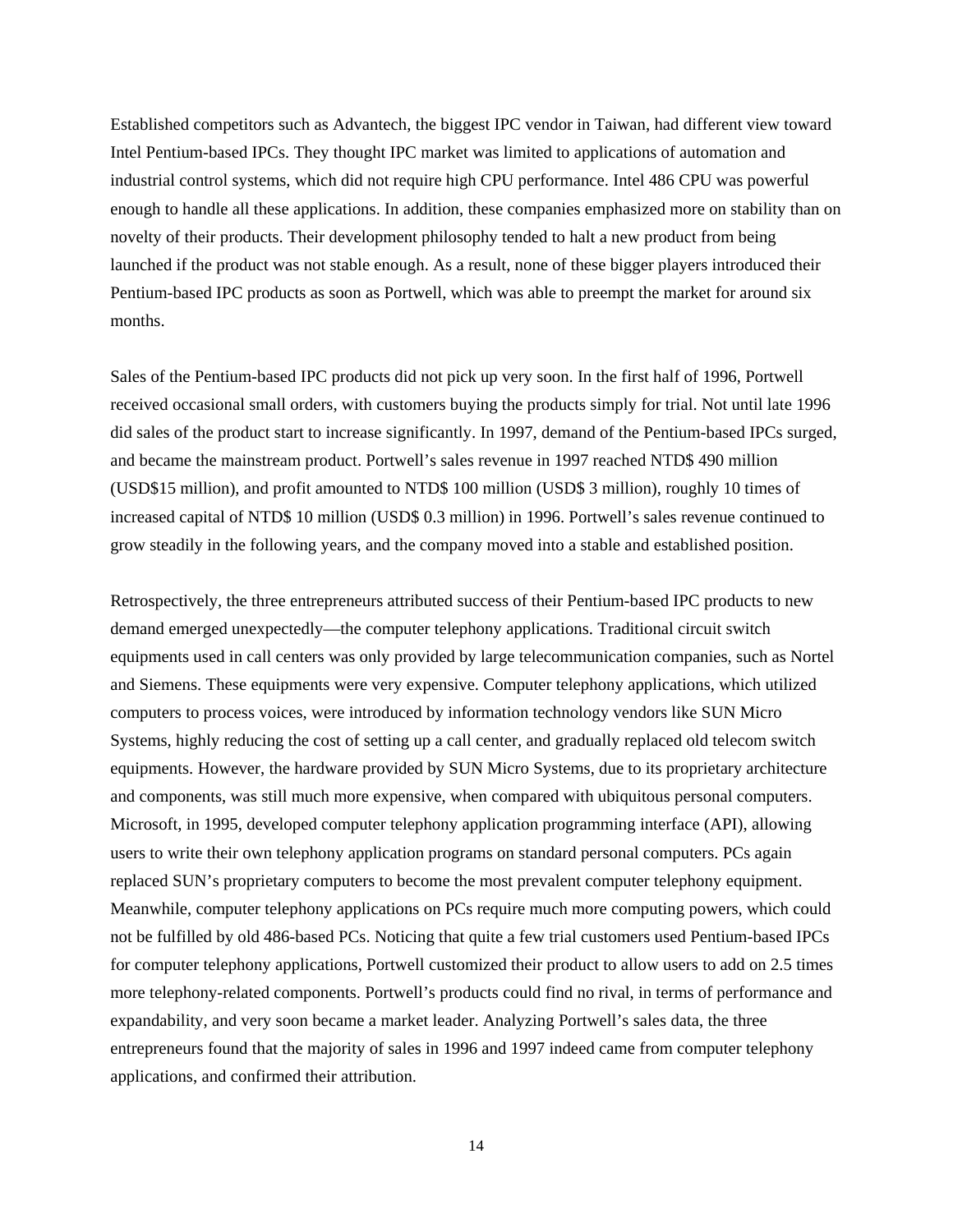#### **Clinico**

CLINICO Company, the largest agent of eye and ear care instruments in Greater China, was founded in 1987. The founder of CLINICO Company was Lin, who was the head of the ophthalmology department in an important company that sold equipments of medical treatments before 1987.

At that time, the ophthalmology department was a small Strategic Business Unit (SBU) in that company but with a high growth rate under Lin's leadership. There were seventy percent of the ophthalmologists used company's products in Taiwan. To become a specialist in ophthalmic instruments, Lin read professional magazines including foreign leading journals hardly. Lin recognized there would be an industrial revolution in the medical treatment in the 1980's.

Before 1980, ophthalmologists could only treat patients by using internal medicine. After 1980, the abundance of new technology in upstream led to the development of skills using lasers and microscopes in America. The progress in these skills reduced the risk of ophthalmic operations and made more hospitals have the capability to proceed to ophthalmic operations.

Although there was technical progress in upstream industry in America, lots of ophthalmologists in Taiwan did not know how to use this advanced equipment. No one in the industry recognized the gap except Lin. It was a good chance for Lin to introduce the advanced equipment into Taiwan. So he offered his idea to his boss, the owner of the company.

But his boss didn't accept his idea because there seemed to be more opportunities in other departments such as the dialysis department and the orthopedics department. His former company would not catch the opportunity due to the organizational inertia in resource distribution so the ophthalmology department was spun off from the company after their coordination and Lin became the general manager of the new company, CLINICO, in 1987. Lin's former boss became the major stockholder in the new company.

The most important reason Lin could exploit the opportunity effectively was he kept good relationships with his former company. That way he could apply network resources like the authority of agency and customer database from former company to CLINICO.

Lin had the first-mover advantage because other companies had not recognized the opportunities yet. In order to keep the advantage, Lin decided to sell the equipment to the ophthalmologists directly instead of distributors. So his salesmen could establish good relationships with the ophthalmologists. This way other companies have no chance to contact ophthalmologists.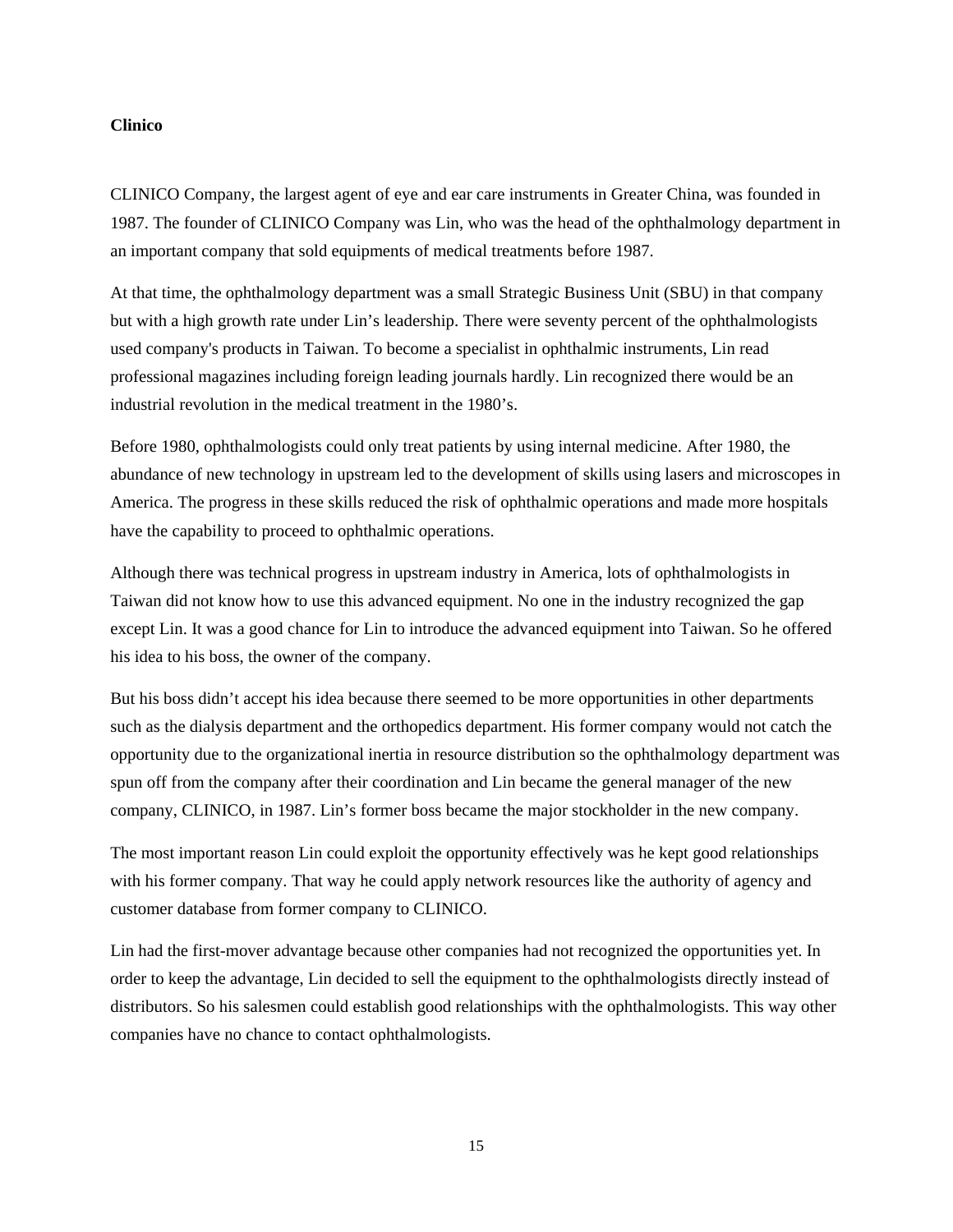At that time, there were many ophthalmologists did not know how to use this advanced equipment because they had left school for many years. They could not use try and error in their daily operations because it's impossible to use patients' real eyes for practice.

CLINICO built experimental laboratories, offered free equipment and invited foreign specialists to teach updated operation skills to ophthalmologists. CLINICO spent lots of time and money teaching ophthalmologists. The professional image of CLINICO was established accordingly. It made CLINICO became the leading firm in the market in a very short time.

The opportunity Lin recognized was an objective opportunity resulting from the progress in upstream industry. The reason Mr. Lin recognized the opportunity was he had watched out the technical development and industry trend in the developed countries carefully so that he could catch the opportunity earlier than his competitors. When downstream had followed up upstream more and more ophthalmologists used new equipment already, the opportunities for starting new enterprise disappeared.

#### **Findings and Discussion**

Data drawn from the cases were analyzed by examination of both the exogenous shifts and entrepreneurs' actions to identify and portrait the objective and subjective opportunities. Data shows that both types of opportunities, objective and subjective, exist and played certain roles in the entrepreneurial process, as past researches suggested. A summary of the two types of opportunities in different cases is provided in Table 1.

======================= Please insert Table 1 about here. =======================

#### **Influences of objective opportunities and subjective opportunities vary**

Both types of opportunities, objective and subjective, played certain roles in the entrepreneurial process; however, they have different influences, in terms of weight and intensity, on the entrepreneurial process. In some of our case companies, objective opportunities contribute more or precede in the entrepreneurial process. RT-Mart is a typical example of new venture based mainly on objective opportunities. The company was established primarily in response to government deregulation and demographic changes, though the founders did not have much experience in retailing. In the context of Advanced Analog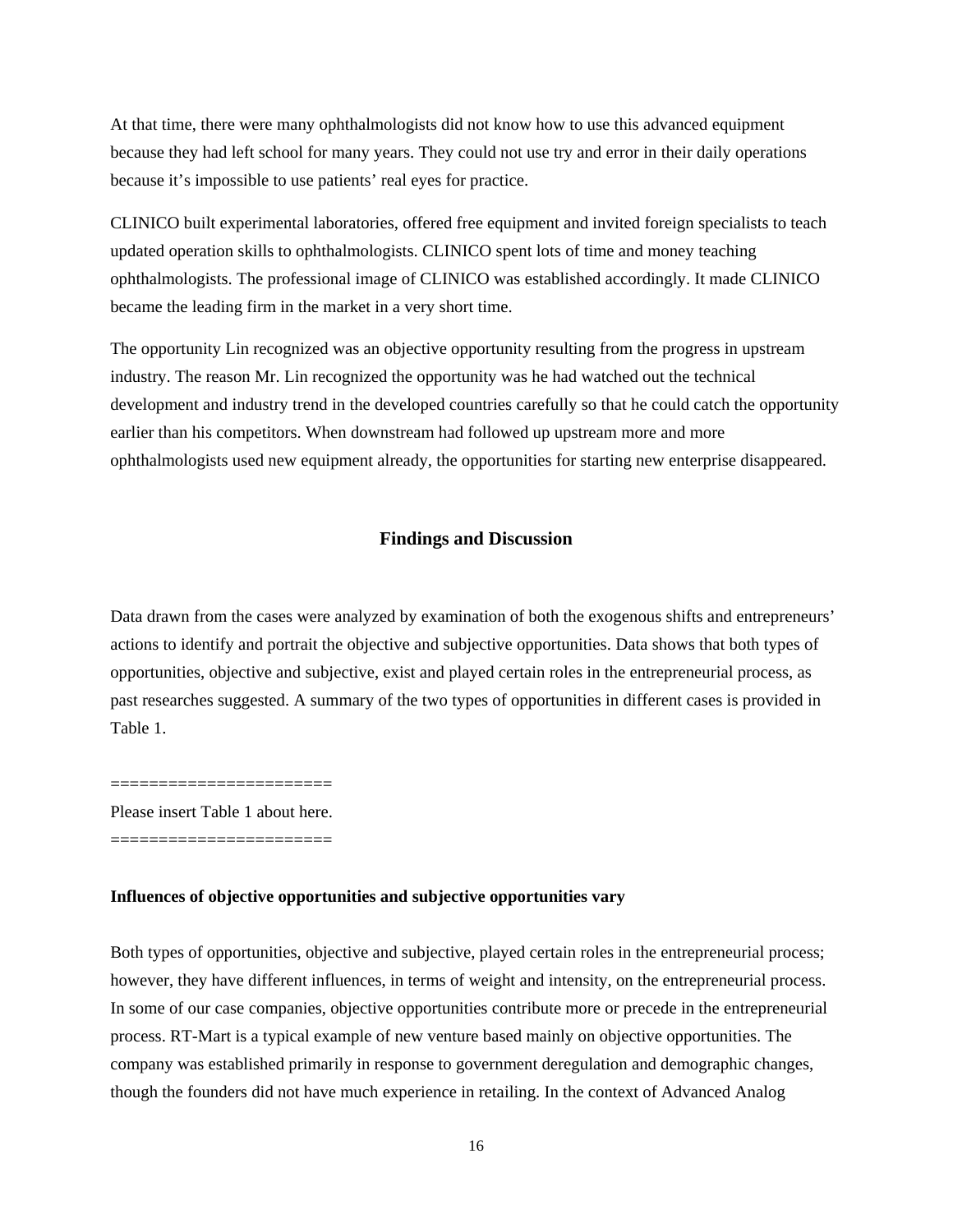Technology, development of the semiconductor industry and the trend of manufacturing outsourcing preceded, creating objective opportunities for "fabless firms" to thrive in the industry, and the founder then acted to exploit his prior knowledge and experience to seize the opportunity.

In certain cases, subjective opportunities appeared to prelude or have stronger influences in the founders' enterprising process. In the case of CWeb Technology, the melody recognition algorithm developed by Dr. Chang, one of the founders, created clear subjective opportunities for the entrepreneurs to establish the new venture. Founders of Syntech Information also based on their prior knowledge and experience to found the company, even though there had been certain competitions.

Sometimes objective opportunities and subjective opportunities seemed to be equally important in the entrepreneurial process, and both types of opportunities influence each other. Two types of opportunities practically arise simultaneously, making it virtually impossible to identify their sequence or to clarify their causal relationship. In the cases of Portwell and Clinico, it appears to be that way.

For summary and a quick view, we labeled the more influential opportunity in Table 1 with shades. Those shaded cells represent higher importance in the entrepreneurial process.

#### **The complementary and substitutive relationship between objective and subjective opportunities**

Extending the analysis above, we found certain relationships between objective opportunities and subjective opportunities. In most cases, the two types of opportunities complement each other, together facilitate the entrepreneurial process. However, in certain cases, one of the two types of opportunities is so strong that entrepreneurs can, even without the other opportunity, still undertake their enterprising activities. RT-Mart is the best example: the effect of government deregulation was so strong that, even without sufficient experience and industry know-how of retailing, the founders still successfully established the company and kept it lively.

### **Formation of entrepreneurial opportunity as simultaneous presence of entrepreneurial capital and exogenous shocks in the general or task environments**

For the purpose of theorization and generalization, we followed Eisenhardt (1989)'s approach to refine the definition of entrepreneurial opportunity, and built evidence which measures the construct in each case. We endeavor to propose that *an entrepreneurial opportunity arises when entrepreneurial capital and exogenous shocks in the task or general environments exist simultaneously.*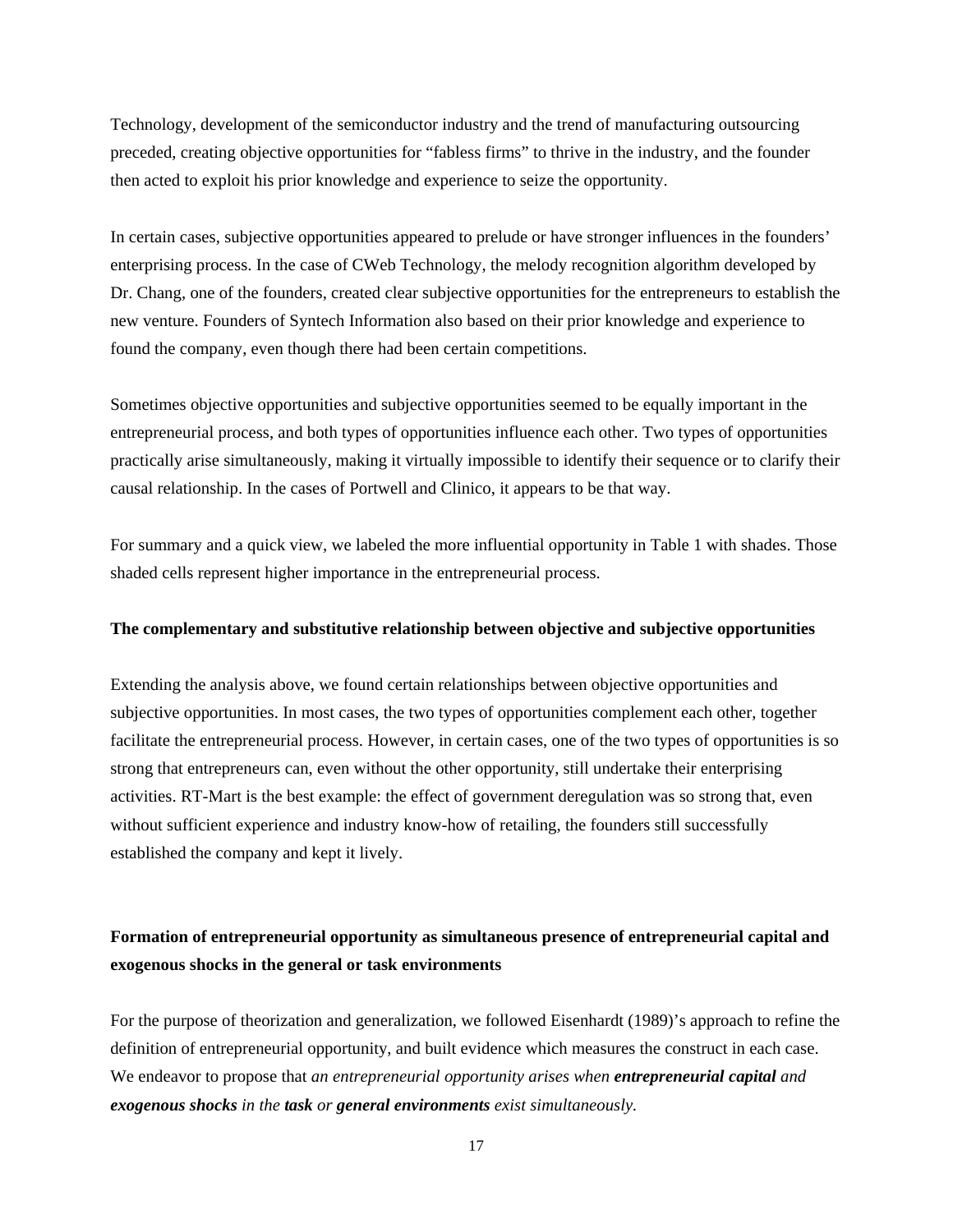*Entrepreneurial capital*, according to Erikson (2002)'s definition, is "a multiplicative function of *entrepreneurial competence* and *entrepreneurial commitment*", where *entrepreneurial competence* refers to "the combined capacity to identify and pursue opportunities, and to obtain and coordinate resources', and *entrepreneurial commitment* reflects "the capacity to see ventures through to fruition (Erikson 2002, p278)". In addition, evidences from our case studies suggest that entrepreneurs' expertise, experience, knowledge, reputation, and skills, which Becker (1964) and Coleman (1988) defined as "human capital", and "social capital", which Nahapiet and Ghoshal (1998) defined as "the sum of actual and potential resources embedded within, available through, and derived from the network of relationships possessed by an individual or social unit", also play crucial roles in the subjective entrepreneurial opportunities. Integrating all these relevant elements, we broadly refer *entrepreneurial capital* to "the aggregation of *entrepreneurial competence, entrepreneurial commitment, entrepreneurs' human capital,* and *entrepreneurs' social capital*".

*Exogenous shocks* arise from either the *task environments* or the *general environments*, or both. The *task environments* conceptions denote what are relevant to the role of markets, resources and competitions. Key constituents in an organization's task environment include those essential to the organization's core work activities, including customers (both distributors and users), suppliers of the critical factors of economic production, such as materials, land, labor, and capita, competitors, and firms providing complementary goods (Lawrence & Lorsch, 1967; Pfeffer & Salancik, 1978; Scott 1998; Thompson 1967).

Exogenous shocks arising from the task environments have attracted the greatest attentions of scholars, especially classic economists, who dedicated themselves in the inquiries of competitive markets. However, upheavals in an organization's environment do not confine to the market or competitions only; changes in the political, legal, and social aspects in the environment also bring entrepreneurial opportunities. Therefore, we differentiate *task environment* from *general environment*, intending to address the exogenous shocks comprehensively. We broadly define *general environment* as whatever environmental elements not incorporated or considered in the *task environment*. These elements include, but not limit to, "institutional environment", which have been addressed by institutional theorists to emphasize the profound influence of regulatory structures, government agencies, rules, laws and professional associations in shaping an organization's legitimacy and performance (e.g. DiMaggio & Powell, 1983; Zucker, 1987), and "social environment", where sociologists analyze the collective, cultural, and demographic influence on organizations (e.g. Davis, 1971; Deeks, 1993; Sawyer, 1985; Siegel, 2002).

For a clearer conceptualization and better understanding, we provide a conceptual diagram in Figure 1,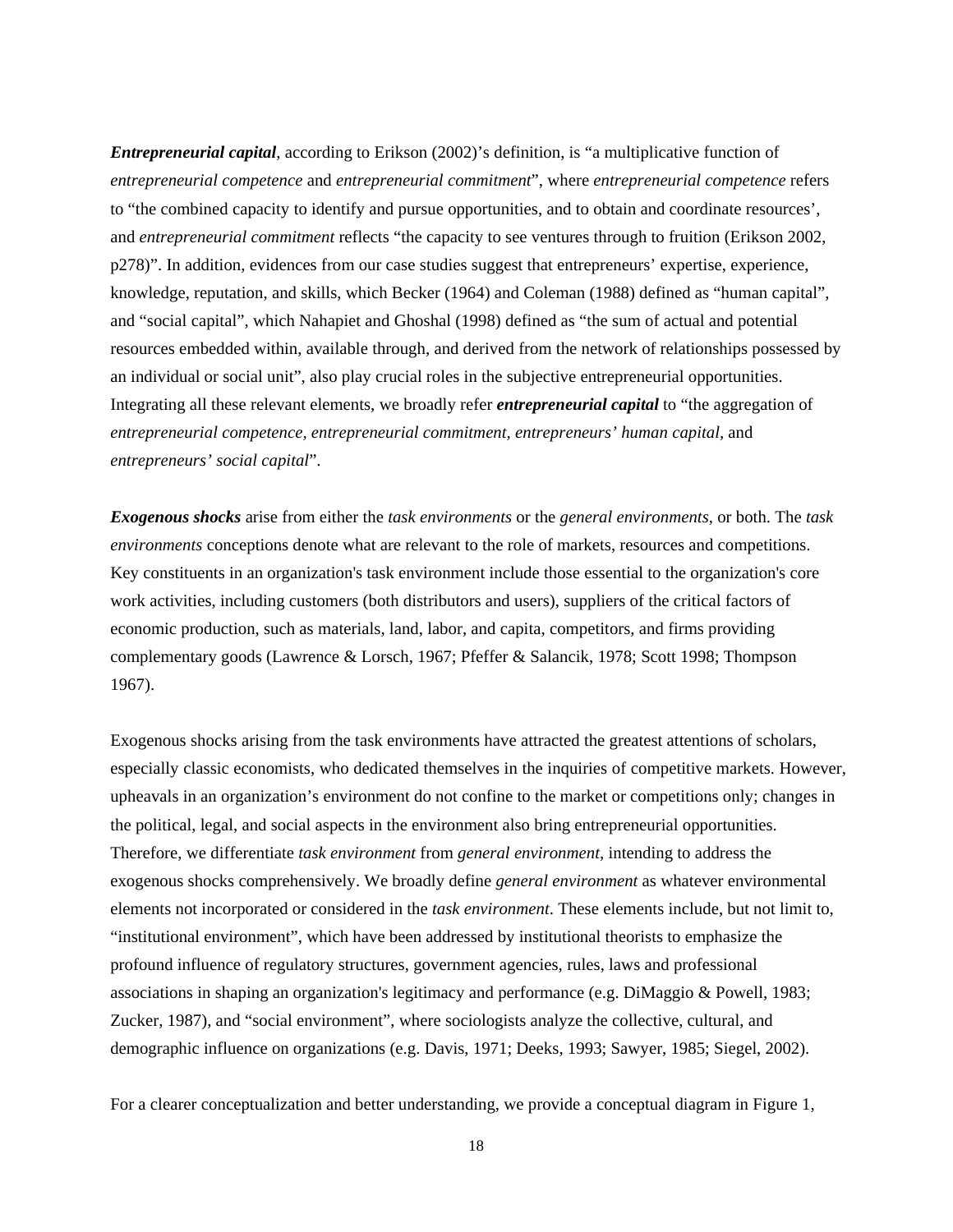with details listed for each of the three elements, entrepreneurial capital, exogenous shocks in the task environment, and exogenous shocks in the general environments.

=======================

Please insert Figure 1 about here.

=======================

#### **Discovery and exploitation of opportunity as an iterative and enduring process**

Evidences from our case studies also revealed that the process of discovery and exploitation of entrepreneurial opportunity is *iterative* and *enduring*. "I*terative*" here refers to entrepreneurs' endeavors to learn from failure, sometimes in the manner of trial and error, without sufficient knowledge ex ante. Entrepreneurs do not always effectively discover opportunities, especially the "right opportunities", or successfully exploit the opportunities in the enterprising process. Nevertheless, entrepreneurs learn from failure. They may not be well-equipped with sufficient knowledge upon the time they found their company, as in some of our cases, but they accumulate necessary knowledge from the experience of failure, transforming the experience into part of their knowledge to serve as the foundation for the next activity of opportunity discovery and exploitation. "*Enduring*" here denotes entrepreneurs' ongoing efforts on searching for new opportunities. Their actions of opportunity discovery and exploitation never stop, even as the new ventures have been well established. The two characteristics, we believe, are central to entrepreneurship, be it for nascent firm or corporate venturing.

#### **Implications for researchers and future research suggestions**

As mentioned above, evidence from our case studies suggest that both objective and subjective opportunities matters. However, due to the exploratory nature of this research, we only reveal the complementary and substitutive relationships between them, leaving details of the interaction process untouched. To advance our understanding of entrepreneurial opportunities, we would like to advocate more researches to unveil the details. To achieve better scholarly rigors, we discuss some ontological and epistemological concerns below.

Both the Schumpeterian and Kirznerian view implies that there is an objective opportunity outside the environment, waiting to be discovered by entrepreneurs. Ontologically, the thinking is more closely linked to positivism or realism, which claims that an objective reality exists outside the observer, waiting to be discovered (Dutta & Crossan, 2005). According to Gartner *et al* (2003), "most scholars currently pursue a line of reasoning about the nature of opportunity that suggests that opportunities are, so to speak, concrete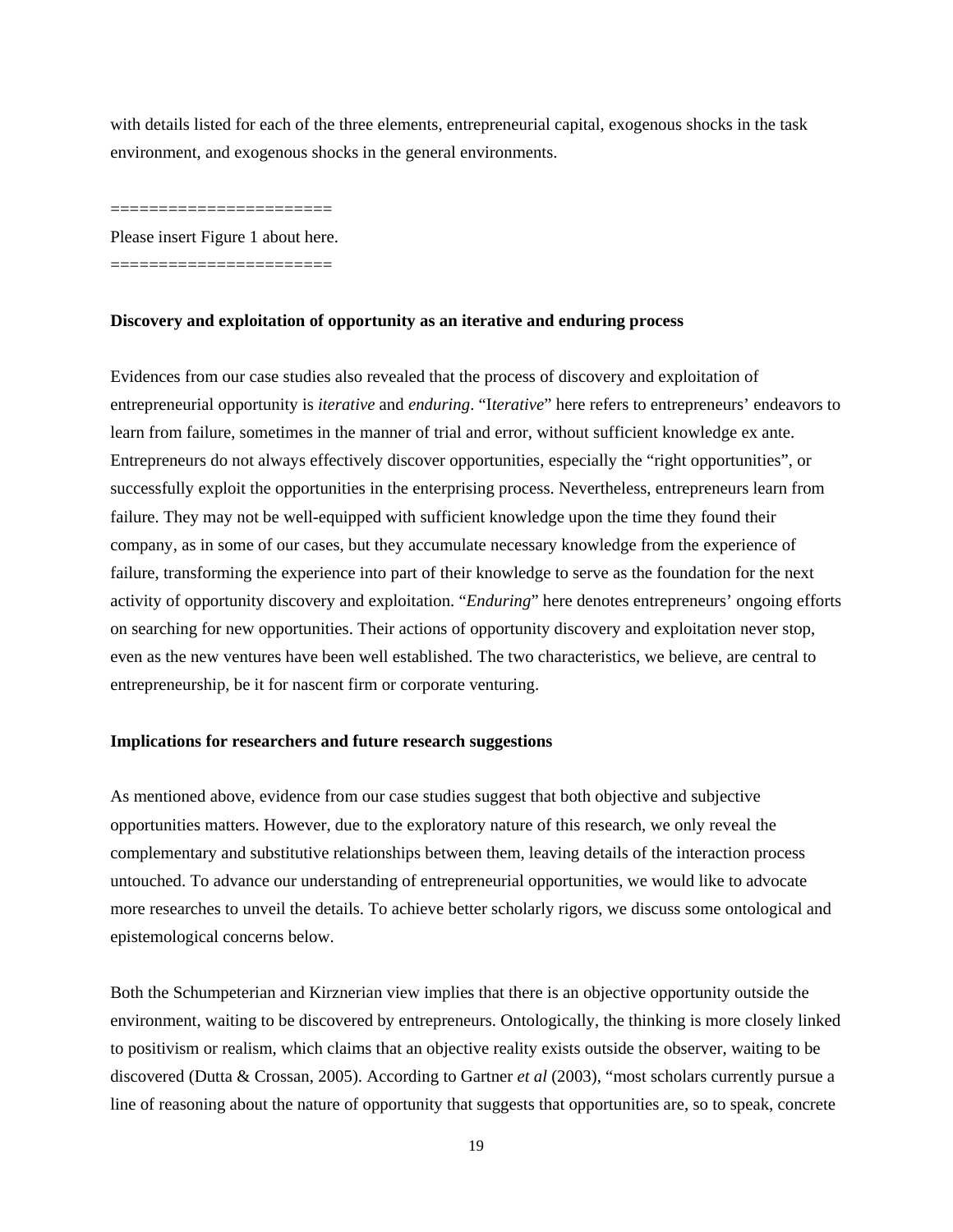realities waiting to be noticed, discovered, or observed by entrepreneurs" (pp.104). Examples of this stream of researches on entrepreneurial opportunities included Kaisch and Gilad (1991), Shane (2000), Shane and Venkataraman (2000), just to name a few. However, Gartner *et al* (2003), on the other hand, argue that "in many circumstances, opportunities are enacted, that is, the salient features of an opportunity only become apparent through the ways that entrepreneurs make sense of their experiences", and "opportunities are seen to emerge out of the imagination of individuals by their actions and their interactions with others" (pp.105). They advocate an "enactment perspective" in researching entrepreneurial opportunities.

In our case studies, we found evidences which support the argument of Gartner *et al* (2003). In certain circumstances, entrepreneurs could only state their enterprising process retrospectively, feeling difficult in describing how they actually identify, discover, or exploit opportunities. As a consequence, we agree on Gartner *et al* (2003)'s enactment perspective in general, and, based on their point of view, propose Mir and Watson (2000)'s "constructivist methodology" to conduct inquiries on entrepreneurial opportunities by means of "ontological realism and epistemological relativism". That is, ontologically, we believe the objective existence of entrepreneurial opportunities; while in the quest of knowledge on entrepreneurial opportunities, epistemological relativism allows us to explore the constructed or enacted nature of the phenomenon, where the entrepreneur is an active participant rather than merely a reactor or information processor. Certain research techniques such as ethnography, institutional analysis, textual analysis, appreciative inquiry, and historical analysis, are explicitly suitable for such inquiries, as suggested by Mir and Watson (2000). We agree on their point of view, and would like to call for more process researches in these manners.

#### **Implications for practitioners**

Our study also has several managerial implications for entrepreneurs. First, for prospective entrepreneurs, equipping themselves with adequate knowledge, skills, reputations, good relationship with other, etc. and observing external environment for changes such as new technologies, shifts in consumers' behavior and tastes, new law or policies, etc. are both important. They should at least be strong enough in certain aspects, and then they can succeed in venturing. Second, in the process of venturing, it is vitally imperative to accumulate necessary "entrepreneurial capital", that is, to enhance their competence, to commit themselves in seeing the new venture through, to access and acquire necessary knowledge, skills, and resources. If entrepreneurs could not build up their entrepreneurial capital as the new venture grows, they will be doomed to fail eventually.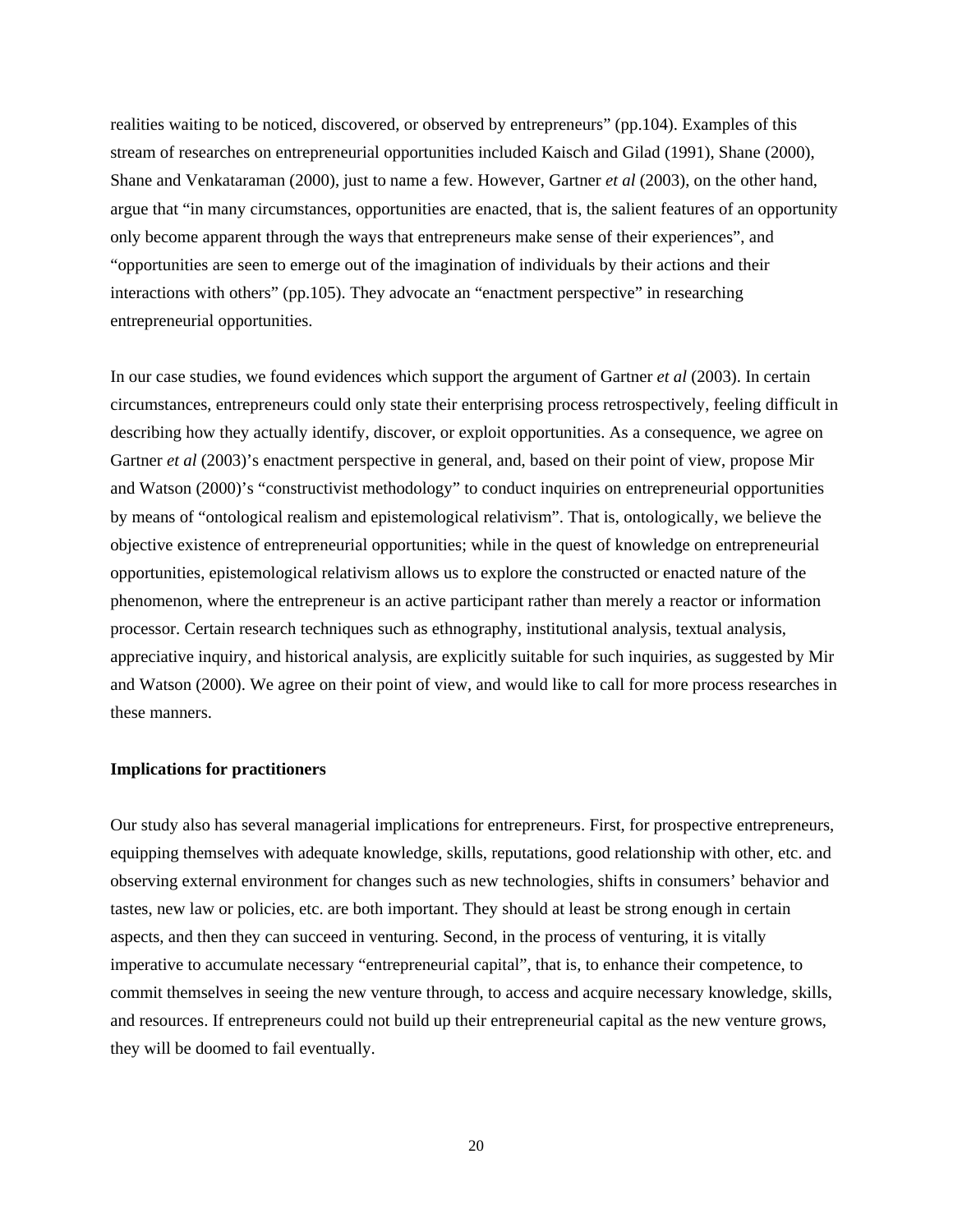#### **Conclusion**

Opportunity has been accepted as a fundamental part of entrepreneurship researches. Scholars set out from Schumpeterian perspective and Kirznerian view both recognize opportunities' important role in entrepreneurial process, though they focus on different aspects of opportunities—objective and subjective. We conducted exploratory case studies to examine both types of opportunities, and found that both of them contribute to the formation of entrepreneurial opportunities. Usually they complement each other to facilitate the entrepreneurial process, but, when one is strong enough, an entrepreneurial opportunity still arises without presence of the other. We further attempt to theorize formation of entrepreneurial opportunity as simultaneous presence of entrepreneurial capital and exogenous shocks in the general or task environments, and propose the approach of "ontological realism and epistemological relativism" in entrepreneurial inquiries, expecting to contribute to enrich scholarly rigors of researches in this direction. Finally, we hope limitations due to the exploratory nature of this study will trigger more fruitful researches in entrepreneurial opportunities.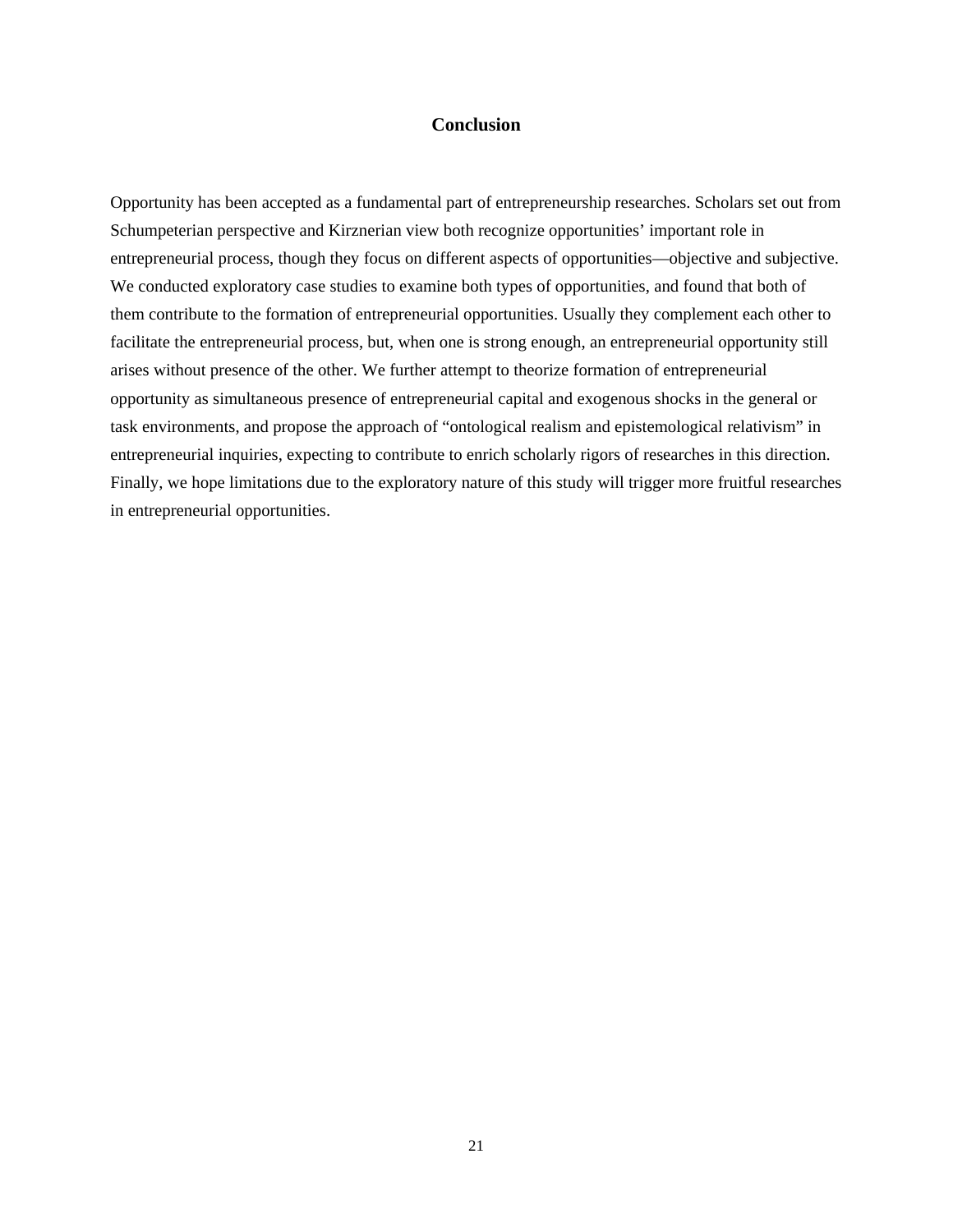#### **REFERENCES**

Becker, G. (1964). *Human capital.* New York: Columbia University Press.

Brockhaus, R.H. (1982). The psychology of the entrepreneur. In C.A.Kent, D.L.Sexton, and K.H. Vesper (Ed.), *Encyclopedia of Entrepreneurship* (pp.39–71). Englewood Cliffs, NJ: Prentice-Hall.

Campbell, D.T. (1988). *Methodology and Epistemology for Social Science: Selected Papers*. Chicago: University of Chicago Press.

Coleman, J. (1988). Social capital in the creation of human capital. *American Journal of Sociology,* 94(Supplement), S95–S120.

Davis, K. (1971). *Business, Society, and Environment: Social Power and Social Response (2nd ed.)*. New York: McGraw-Hill.

Deeks, J. (1993). *Business and the Culture of the Enterprise Society*. Westport: Quorum Books.

Denzin, N. K. (1978). *The Research Act: A Theoretical Introduction to Sociological Methods (2nd ed.)*. New York: McGraw-Hill.

Dill, W. (1962). The impact of environment on organizational development. In Malik, S. and Van Ness, E. H. (Ed), *Concepts and Issues in Administrative Behavior* (pp. 94–109). Englewood Cliffs, NJ: Prentice-Hall.

DiMaggio, P.J. & Powell, W.W. (1983). The iron cage revisited: institutional iso-morphism and collective rationality in organizational fields. *American Sociological Review*, 48(2), 147–160.

Directorate General of Budget, Accounting and Statistics, Executive Yuan, Taiwan, ROC. (2001). General condition of enterprise units of health care services, cultural, sporting and recreational services and other services, by industry. Available online at http://www.dgbas.gov.tw/public/Attachment/53214125671.pdf

Dutta, D.V. & Crossan, M.M. (2005). The nature of entrepreneurial opportunities: understanding the process using the 4I organizational learning framework. *Entrepreneurship Theory and Practice, 29*(4), 425–449.

Eckhardt, J.T. & Shane, S.A. (2003). Opportunities and entrepreneurship. *Journal of Management*, *29*(3), 333–349.

Eisenhardt, K.M. (1989). Building theories from case study research. *Academy of Management Review*, 14 (4), 532–550.

Erikson, T. (2002). Entrepreneurial capital: the emerging venture's most important asset and competitive advantage. *Journal of Business Venturing*, 17(3), 275–290.

Gaglio, C.M. (1997). Opportunity identification: Review, critique and suggested research directions. In J.A. Katz & R.H.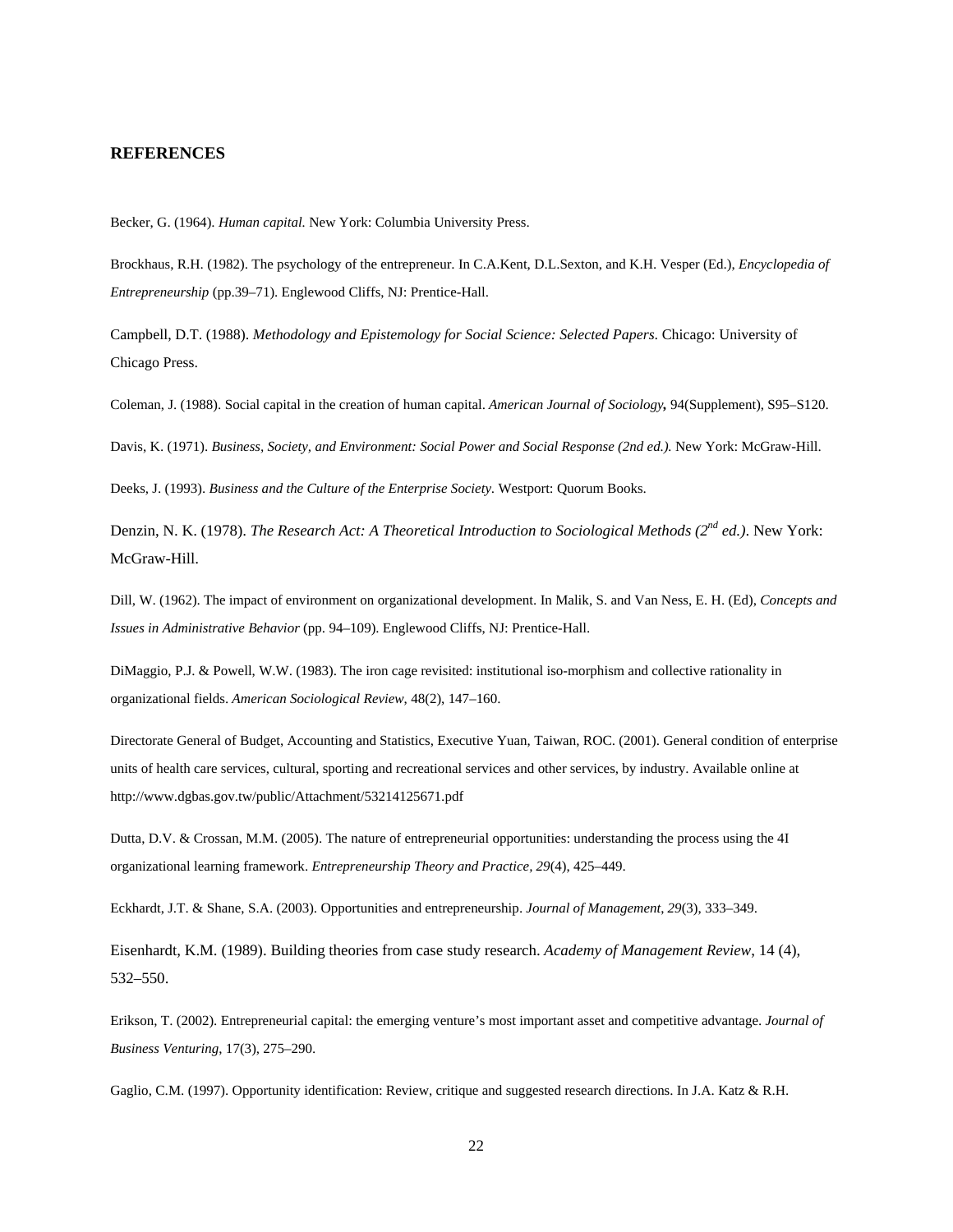Brockhaus (Eds), *Advances in entrepreneurship, firm emergence and growth* (pp. 139–202). Greenwich, CT: JAI Press.

Gaglio, C.M. & Katz, J.A. (2001). The psychological basis of opportunity identification: Entrepreneurial alertness. *Journal of Small Business Economics*, *16*(2), 95–111.

Gartner, W.B.& Birley, S. (2002). Introduction to the special issue on qualitative methods in entrepreneurship research. *Journal of Business Venturing*, 17(5), 387–395.

Gartner, W.B.& Carter, N.M., & Hills, G.E. (2003). The language of opportunity. In C. Steyaert & D. Hjorth (Ed), *New movements in entrepreneurship* (pp. 103–124). Cheltenham, UK: Edward Elgar.

Glaser B.G. & Strauss A.L. (1967). *The Discovery of Grounded Theory*. Hawthorne, NY: Aldine de Gruyter.

Janesick, V.J. (1994). The dance of qualitative research design: Metaphor, method, theory, and meaning. In N.K. Denzin & Y.S. Lincoln (Ed), *Handbook of qualitative research.* Thousand Oaks, CA: Sage Publications.

Kaisch, S. & Gilad, B. (1991). Characteristics of opportunities search of entrepreneurs versus executives: Sources, interest, and general alertness. *Journal of Business Venturing*, *6*(1), 45–61.

Kirzner, I. (1973). *Competition & Entrepreneurship*. Chicago: University of Chicago Press.

Kirzner, I.M. (1979). *Perception, opportunity and profit.* Chicago: University of Chicago Press.

Kirzner, I.M. (1997). Entrepreneurial discovery and the competitive market process: An Austrian approach*.Journal of Economic Literature*, *35*, 60–85.

Lawrence, P. & Lorsch, J.W. (1967). Differentiation and integration in complex organizations. *Administrative Science Quarterly*, 12(1), 1–47.

McClelland, D. (1961). *The achieving society*. Princeton, NJ: Van Nostrand.

Mir, R. & Watson, A. (2000). Strategic management and the philosophy of science: the case for a constructivist methodology Strategic Management Journal, 21(9), 941–953.

Nahapiet, J., & Ghoshal, S. (1998). Social capital, intellectual capital, and the organizational advantage. *Academy of Management Review,* 23(2), 242–266.

Noda, T. & Bower, J.L. (1996). Strategy making as iterated processes of resource allocation. *Strategic Management Journal*, Summer Special Issue 17, 159–192.

Patton, M. (1990). *Qualitative Evaluation and Research Methods (2nd ed.)*. Newbury Park, CA: Sage.

Pfeffer, J. & Salancik, G.R. (1978). *The External Control of Organizations*. New York: Harper & Row.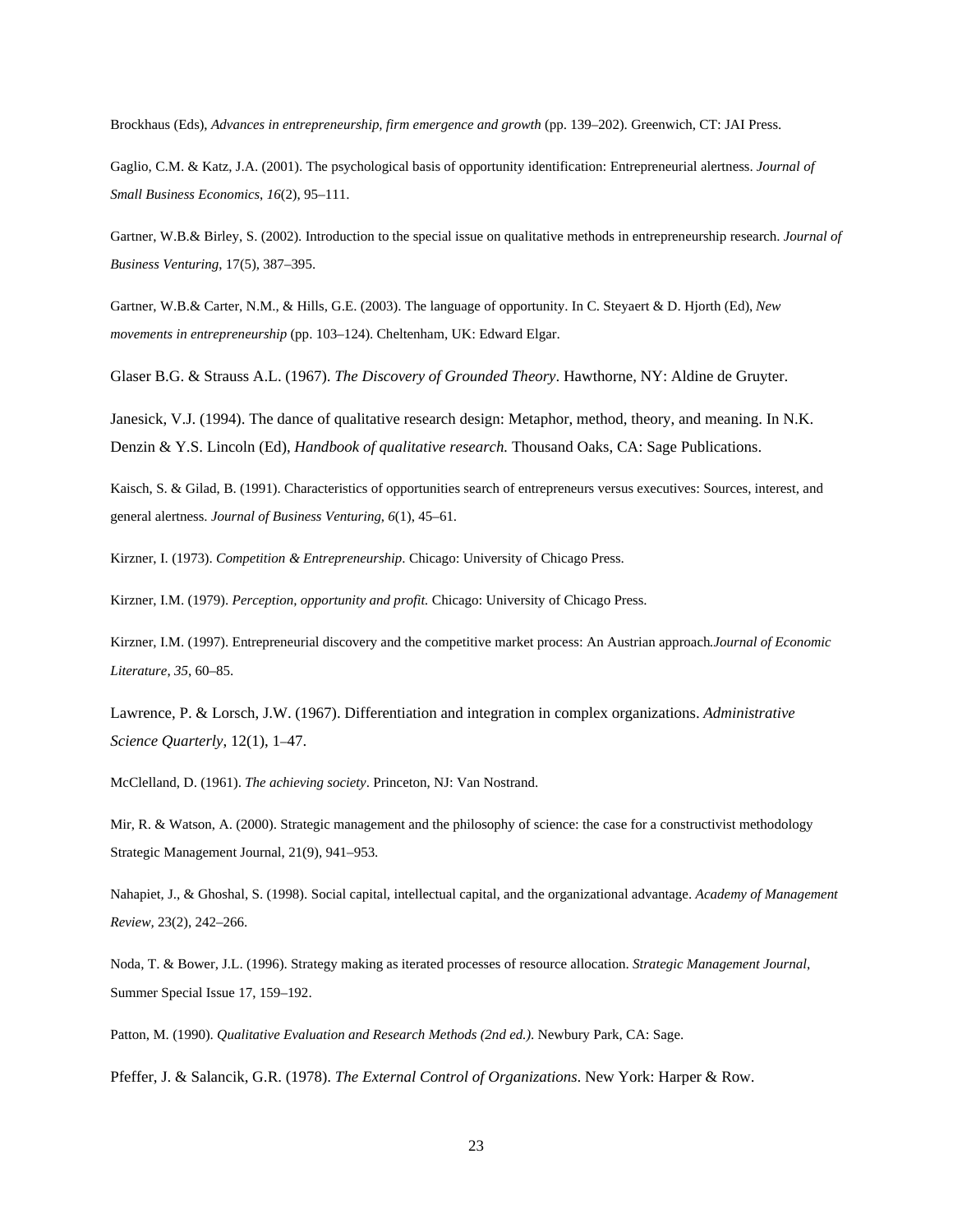Sawyer, G.C. (1985). *Business and its Environment : Managing Social Impact*. Englewood Cliffs, NJ: Prentice-Hall.

Schumpeter, J. A. (1934). *Theory of economic development: An inquiry into profits, capital, credit, interest and the business cycle*. Cambridge, MA: Harvard University Press.

Schumpeter, J.A. (1942). *Capitalism, socialism, and democracy*. New York: Harper.

Schumpeter, J.A. (1971). The fundamental phenomenon of economic development. In P. Kilbey (Ed.), *Entrepreneurship and economic development* (pp. 43–70). New York: Free Press.

Scott, W.R. (1998). *Organizations: Rational, Natural, and Open Systems (4th ed.)*. Englewood Cliffs, NJ: Prentice Hall.

Shane, S. (2000). Prior knowledge and the discovery of entrepreneurial opportunities. *Organization Science*, 11, 448–469.

Shane, S. & Venkataraman, S. (2000). The promise of entrepreneurship as a field of research. *Academy of Management Review*, *25*(1), 217–226.

Siegel, J.S. (2002)*. Applied Demography: Applications to Business, Government, Law and Public Policy*. San Diego: Academic Press,

Singh, R.P., Hills, G.E., Hybels, R.C., & Lumpkin, G.T. (1999). Opportunity recognition through social network characteristics of entrepreneurs. In P.D. Reynolds, W.D. Bygrave, S. Manigart, C.M. Mason, G.D. Meyer, H.J. Sapienza, & K.G. Shaver (eds.), *Frontiers of Entrepreneurship Research*, 228–256. Wellesley, MA: Babson College.

Stevenson, H.H. & Jarillo, J.C. (1990). A paradigm of entrepreneurship: Entrepreneurial management. *Strategic Management Journal*, *11*(Special issue), 17–27.

Thompson, J.D. (1967). *Organizations in Action*. New York: McGraw-Hill.

Van Maanen, J. (1979). Reclaiming qualitative methods for organizational research: a preface. *Administrative Science Quarterly*, 24(4), 520–527.

Venkataraman, S. (1997). The distinctive domain of entrepreneurship research. *Advances in entrepreneurship, firm emergence and growth*, *3*, 119–138. JAI Press.

Yin R. (1983). *Case Study Research: Design and Methods*. Newbury Park, CA: Sage.

Zucker, L.G. (1987). Institutional theories of organization. *Annual Review of Sociology*, 13, 443–464.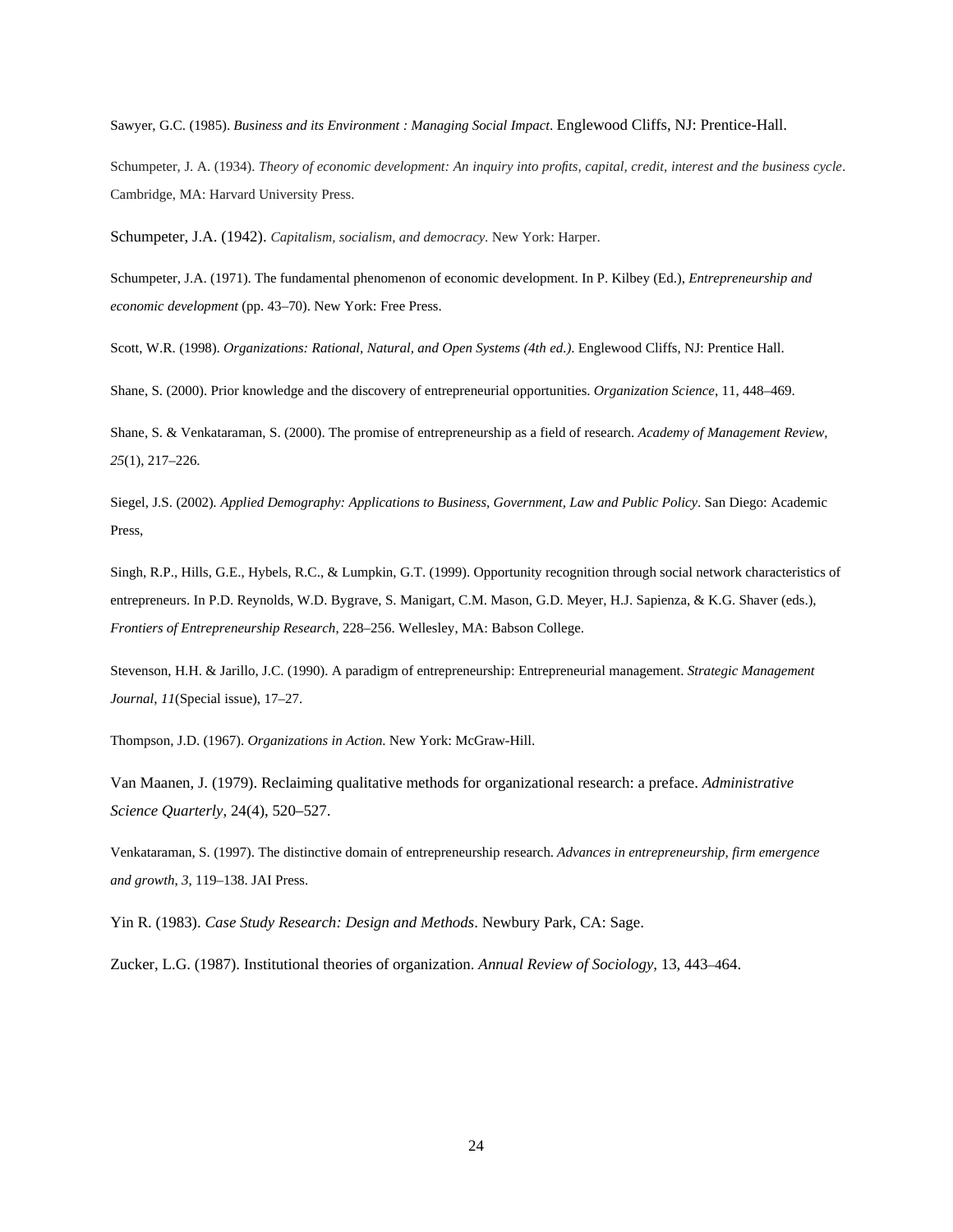|                                                       | <b>Subjective Opportunities</b>                                                                                                                                                                                                                                                                                                                                                                                                                                           | <b>Objective Opportunities</b>                                                                                                                                                                                                                                                                                                                                                                                                                                                                 |
|-------------------------------------------------------|---------------------------------------------------------------------------------------------------------------------------------------------------------------------------------------------------------------------------------------------------------------------------------------------------------------------------------------------------------------------------------------------------------------------------------------------------------------------------|------------------------------------------------------------------------------------------------------------------------------------------------------------------------------------------------------------------------------------------------------------------------------------------------------------------------------------------------------------------------------------------------------------------------------------------------------------------------------------------------|
| <b>RT-Mart</b>                                        | • Learning<br>Knowledge and experience accumulated in<br>the entrepreneurial process.                                                                                                                                                                                                                                                                                                                                                                                     | • Deregulation<br>Government loosened up the regulation of<br>land, allowing big retail stores to be located<br>in industrial areas.<br>• Demographic changes<br>Taiwanese' lifestyle changed, and<br>consumers' shopping behavior thus<br>changed.<br>• Changes in demand<br>Huge demand for big retail stores was<br>generated by changes in consumers'<br>shopping behavior.<br>• Low intensity of competitions<br>Bit retail chain stores in Taiwan were few<br>during the founding stage. |
| <b>Advanced</b><br><b>Analog</b><br><b>Technology</b> | • Actions to exploit prior knowledge and<br>experience<br>The founder's past knowledge and<br>experience in analog semiconductors<br>enabled him to perceive the potential in<br>power management ICs, and thus developed<br>the new products.                                                                                                                                                                                                                            | • Abundance of complements<br>Dedicated foundries and related serving<br>companies in the semiconductor industry<br>were abundant before the founders started<br>the company.<br>• Changes in demand<br>Demand for power management ICs<br>increased as more and more consumer<br>electronic devices and LCD displays gained<br>popularities.                                                                                                                                                  |
| <b>CWeb</b><br><b>Technology</b><br><b>Syntech</b>    | • Actions to exploit prior knowledge and<br>experience<br>Founders' past knowledge and experience in<br>melody recognition enabled him to develop<br>their algorithm (Dr.Chang), and perceived<br>the potential demand for online karaoke<br>(Ms. Huang).<br>• Actions to exploit social capital<br>The entrepreneurs' good relationship with<br>high school classmates brought them<br>potential customers—the IC designers.<br>• Actions to exploit prior knowledge and | • Changes in demand<br>(1) Popularity of karaoke and Internet in<br>Taiwan created new demand for online<br>karaoke.<br>(2) Application of the melody recognition<br>algorithm in IC embedded in toys<br>created new demand for the algorithm.<br>• Abundance of complements<br>Internet bandwidth and accessibilities were<br>getting abundant in Taiwan<br>• Low intensity of competitions                                                                                                   |
| <b>Information</b>                                    | experience<br>Founding team's past knowledge and<br>experience in bar coding enabled them to<br>develop the new products.<br>• Actions to exploit social capital<br>The entrepreneurs' good relationship with<br>the previous employer brought them<br>potential customers.                                                                                                                                                                                               | Bar code reader/scanner vendors in Taiwan<br>were few during the founding stage.<br>• Changes in demand<br>Demand of bard code readers/scanners in<br>Australia increased.                                                                                                                                                                                                                                                                                                                     |
| <b>Portwell</b>                                       | • Actions to exploit prior knowledge and<br>experience<br>Founders' past knowledge and experience in<br>industrial PCs enabled them to develop the<br>new product.<br>• Learning<br>The founders also learned from failure                                                                                                                                                                                                                                                | • Abundance of complements<br>(1) Intel Pentium CPU technologies had<br>been matured before the founders<br>started the company.<br>(2) Computer telephony was maturing<br>when Portwell's new product was<br>launched.                                                                                                                                                                                                                                                                        |

Table 1. A summary of objective and subjective opportunities in cases.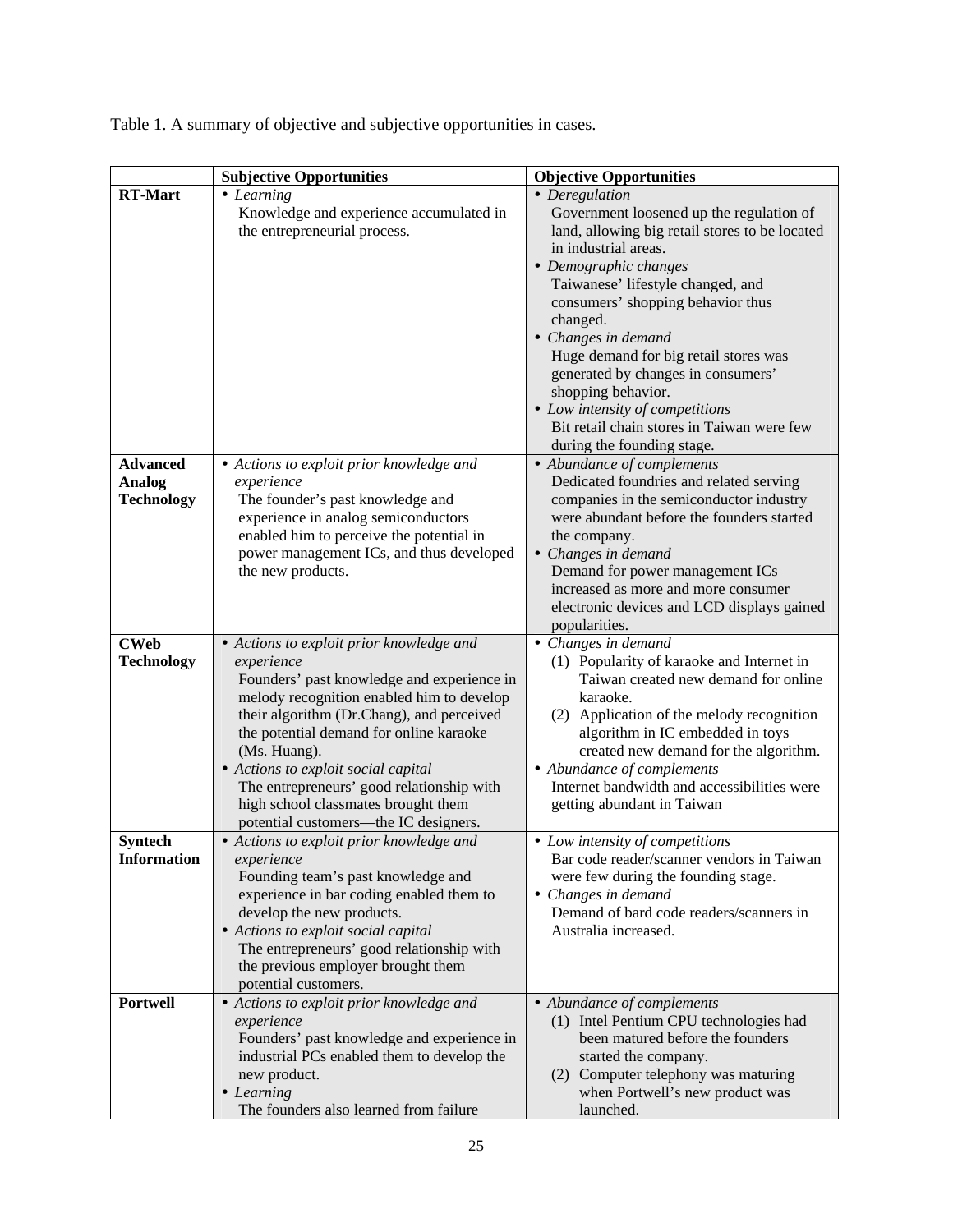|                | experience of the initial model business to  | • Incumbents' myopia                         |
|----------------|----------------------------------------------|----------------------------------------------|
|                | avoid direct competition against established | Incumbents did not perceive the potential of |
|                |                                              |                                              |
|                | incumbents.                                  | Intel Pentium-based IPCs.                    |
|                | • Motivation                                 | Changes in demand                            |
|                | Previous employer did not take IPC           | Demand for Pentium-based IPCs in the         |
|                | business seriously, upsetting person in      | telecom industry surged as telcos gradually  |
|                | charge (Portwell's founders), and thus quit  | adopted computer telephony technologies.     |
|                | the company to pursue their entrepreneurial  |                                              |
|                | career lives.                                |                                              |
|                | • Serendipity                                |                                              |
|                | Te unexpected huge demand for                |                                              |
|                | Pentium-based IPCs in the telecom industry   |                                              |
|                | highly facilitated the new product's sales.  |                                              |
| <b>Clinico</b> | • Actions to exploit prior knowledge and     | • Changes in supply                          |
|                | experience                                   | Laser technologies were matured and widely   |
|                | The founder's past knowledge and             | used in ophthalmologic equipments.           |
|                | experience in ophthalmology enabled him to   | • Low intensity of competitions              |
|                | introduce new products to the market.        | Laser-based ophthalmologic equipments in     |
|                | • Motivation                                 | Taiwan were not available during the         |
|                |                                              |                                              |
|                | Previous employer did not see                | founding stage.                              |
|                | ophthalmologic equipment as a major          | Changes in demand                            |
|                | business, creating opportunities for the     | Demand for eye surgeries in Taiwan           |
|                | entrepreneurs to pursue.                     | increased.                                   |
|                | • Actions to exploit social capital          |                                              |
|                | The entrepreneur's good relationship with    |                                              |
|                | the previous employer brought him potential  |                                              |
|                | customers.                                   |                                              |